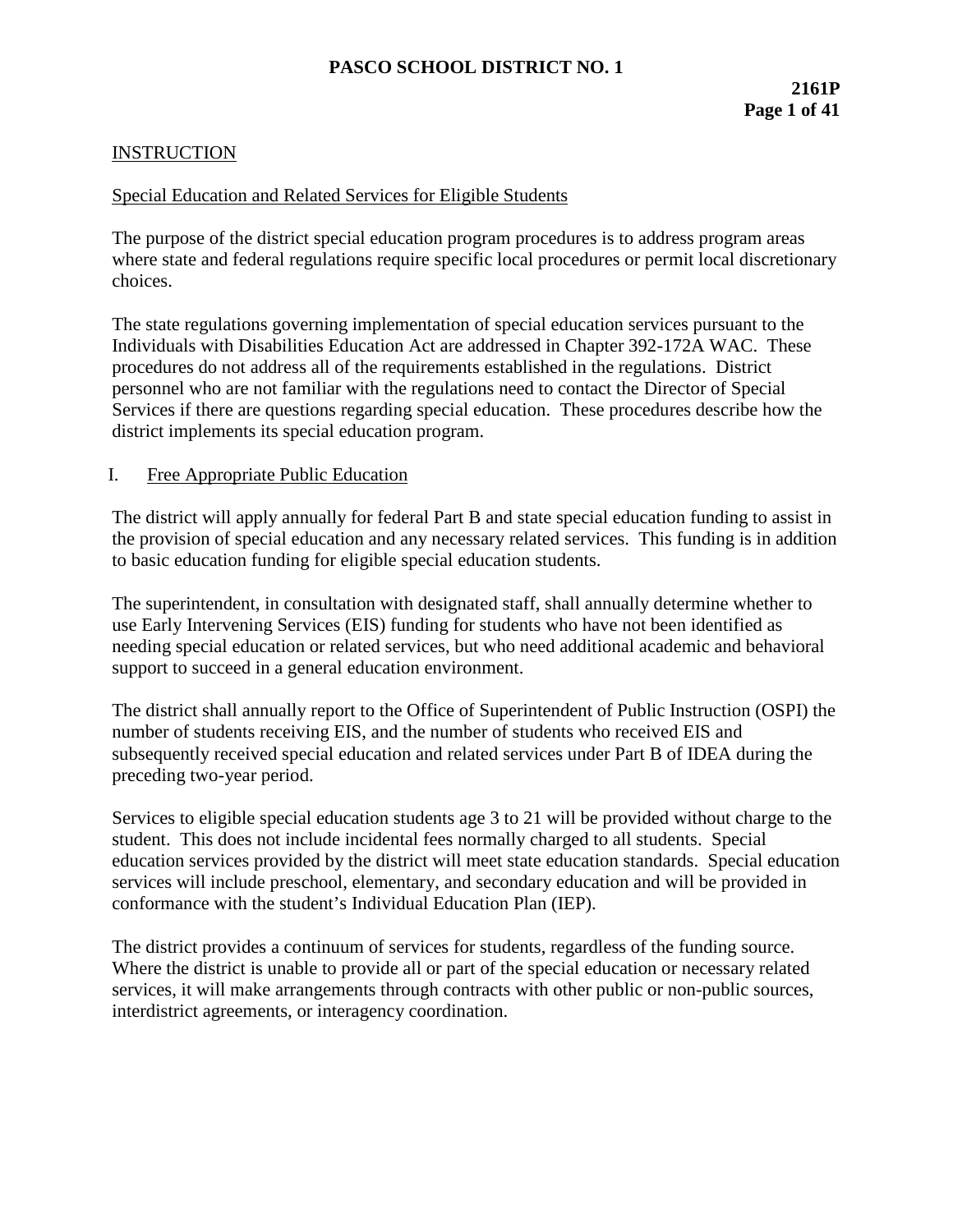### II. Students Covered by Public or Private Insurance

The district may use Medicaid or other public insurance benefit programs in which a student participates to provide or pay for services required to provide a Free Appropriate Public Education (FAPE), as permitted by the public insurance program. However, the district shall not:

- A. Require parents or guardians to sign up for or enroll in public insurance programs in order for their students to receive FAPE under Part B of the IDEA;
- B. Require parents or guardians to incur an out-of-pocket expense such as the payment of a deductible or co-pay amount incurred in filing a claim;
- C. Use a student's benefits under a public insurance program if that use would cause the following:
	- 1. Decrease available lifetime coverage or any other insured benefit;
	- 2. Result in the family paying for services required after school hours that would otherwise be covered by the public insurance program;
	- 3. Increase premiums or result in discontinuation of insurance; or
	- 4. Risk loss of eligibility for home- and community-based waivers, based on aggregate health-related expenditures.

The district may access a parent's or guardian's private insurance proceeds to provide FAPE to an eligible student only if the parent or guardian provides informed consent. Whenever the district proposes to access a parent's or guardian's private insurance proceeds, the district shall:

- A. Obtain parent or guardian consent in accordance with Chapter 392-172A WAC each time the district wishes to access benefits for a new procedure; and
- B. Inform the parents or guardians that their refusal to permit the district to access their private insurance does not relieve the district of its responsibility to ensure that all required services are provided at no cost to the parents or guardians.

Before first accessing a parent's or student's public benefits, for the first time and annually after the first notification, the district will provide written notification using the prior written notice provisions under WAC 392-172A-05010(3) that includes:

A. a statement of the parental consent provisions;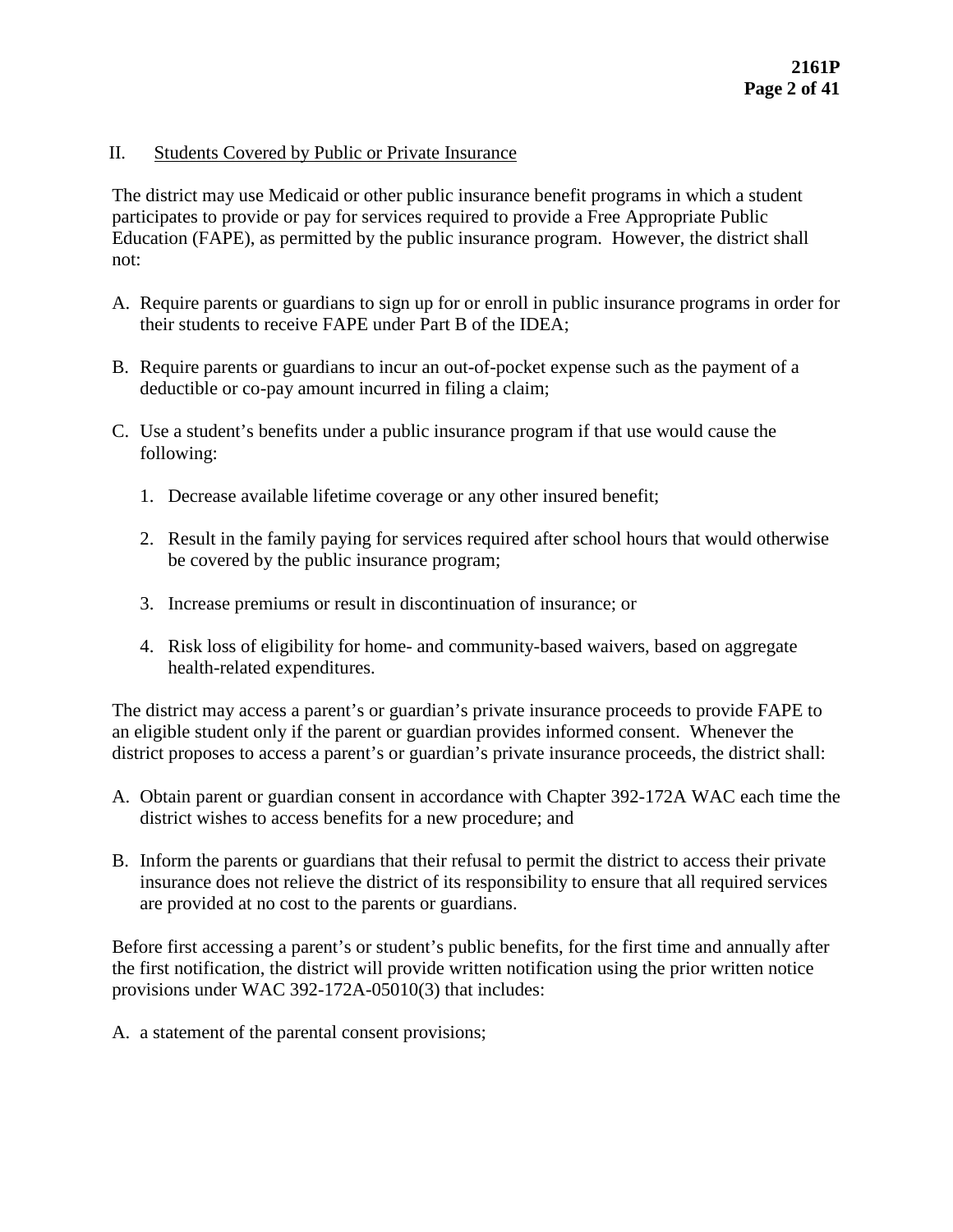- B. a statement of the "no cost" provisions;
- C. a statement that the parents may withdraw their consent to disclose personally identifiable information to the agency responsible for administering the state's public benefits or insurance, and
- D. a statement that a parent's withdrawal or refusal to consent does not relieve the school district of its responsibility to ensure that all required services are provided at no cost to the parents.

After providing the required notification, the district will obtain written informed consent from the parent allowing the district to disclose information from the student's educational records to the agency responsible for administering the state's public benefits or insurance programs. The consent will specify:

- 1. The personally identifiable information that may be disclosed, such as records or information about the services that may be provided to the student;
- 2. The purpose of the disclosure;
- 3. The agency to which the disclosure will be made; and
- 4. That the parent understands and agrees that the public agency may access the parent's or student's public benefits or insurance to pay for services under the act.

To avoid financial cost to parents or guardians who would otherwise consent to use private insurance, or public insurance if the parent or guardian would incur a cost, such as a deductible or a co-pay the district may use its Part B funds to pay the cost the parents or guardians would incur.

The School Psychologist/Speech Language Pathologist is responsible for providing the required notices and requests for consent to parents under this section.

### III. Parent Participation in Meetings

The district encourages parental involvement and the sharing of information between the district and parents to support the provision of appropriate services to its students. As used in these procedures, the term "parent" includes parents; legal guardians; persons acting in the place of a parent, such as relatives and stepparents; persons appointed as surrogate parents; and adult students. Parents (and as appropriate, students) will be provided the opportunity to participate in any meetings with respect to the identification, evaluation, educational placement, and provision of a free appropriate public education. When a meeting is scheduled parents will be: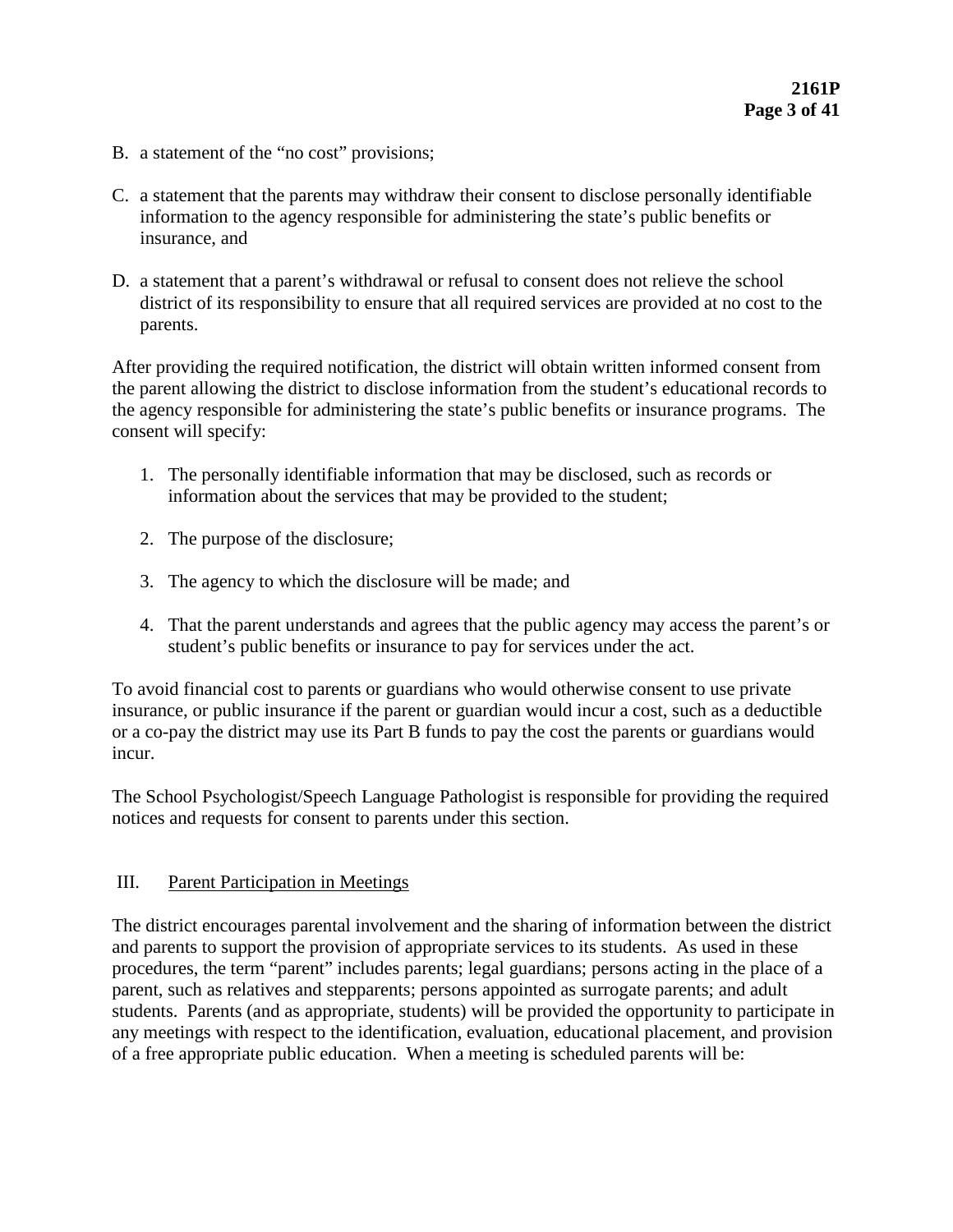- A. Notified of the meeting early enough that they will have an opportunity to attend; and
- B. Notified of the purpose, time, and location of the meeting and who will be in attendance.

When a meeting involves an IEP or placement,:

- A. The parent will be notified that the district or the parent may invite others who have knowledge or special expertise of the student; and
- B. Notified that the district or the parent may invite others who have knowledge of the student or special expertise, and
- C. The meetings shall be scheduled at a mutually agreeable time and place.
- D. When the meeting involves transition needs or services, the student will also be invited.
- E. The district shall take whatever action is necessary to ensure that the parent understands the proceedings of the IEP team meeting, including arranging for an interpreter for parents with deafness or whose native language is other than English.
- F. The case manager or appropriate special education staff is responsible for parent notification and meeting arrangements.

If the parent cannot attend the IEP or placement meeting but wishes to participate, the district will arrange for other means to participate. This can include individual or conference phone calls or other means of conferencing.

The district may proceed with the IEP or placement meeting if the district is not able to get the parent to attend. In this case, the district will document its attempts to arrange the meeting. This documentation will include records of telephone calls and the results, copies of correspondence sent to the parent, and/or other means used to contact the parent.

If another agency is or may be responsible for payment or provision of transition services, a representative of that agency will be invited. If the agency representative cannot attend the meeting, district personnel shall keep the representative informed of the meeting and obtain agency information that will assist in the service provision.

A meeting does not include informal or unscheduled conversations involving district personnel; conversations on issues such as teaching methodology, lesson plans, or coordination of service provisions; or preparatory activities used by district personnel in developing a proposal or a response to a parent proposal to be discussed at a later meeting.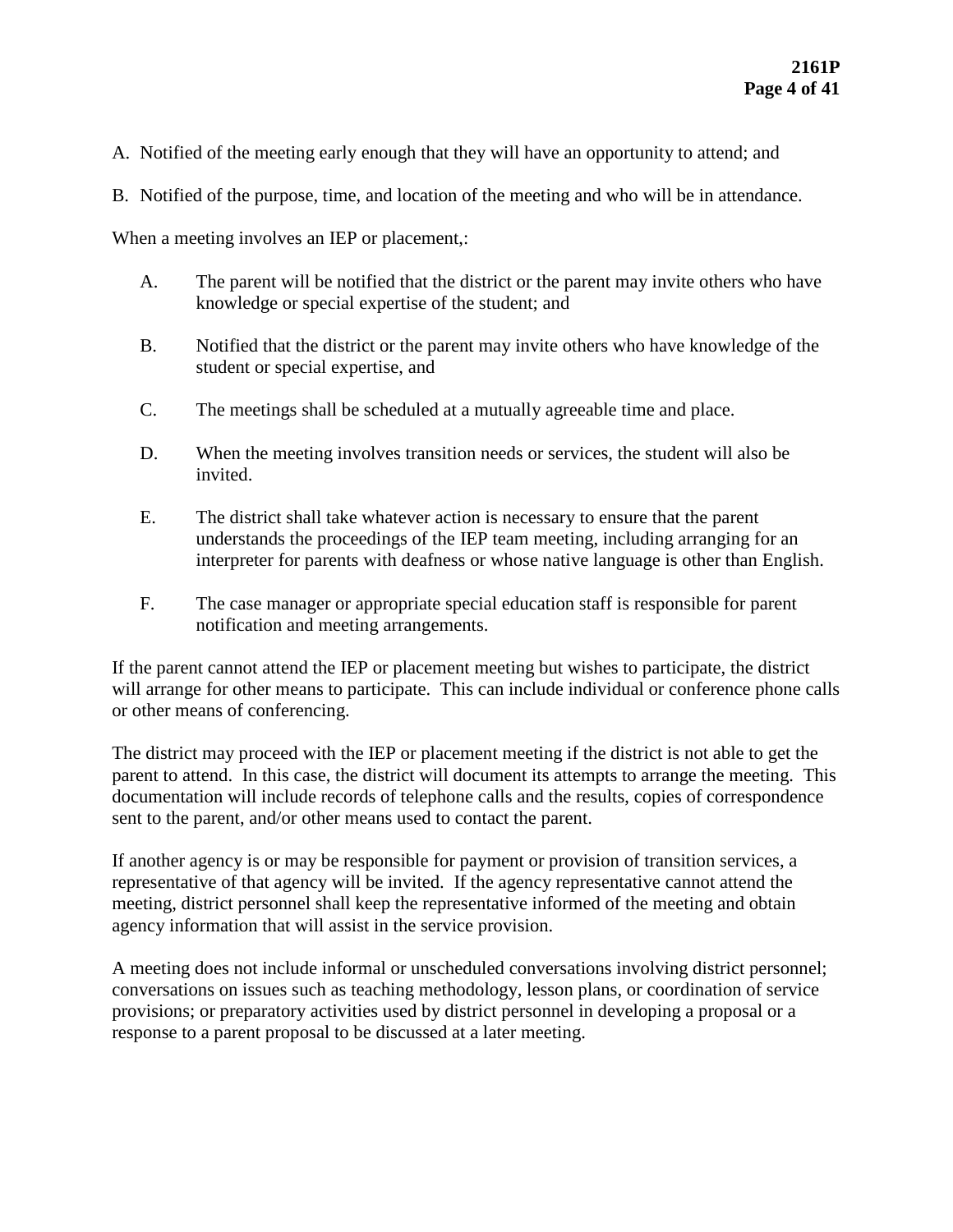#### IV. Childfind – Identification

The purpose of Childfind is to locate, evaluate, and identify children with suspected disabilities, who are not currently receiving special education and related services, and who may be eligible for those services. Childfind activities are intended to reach the following:

- A. Children who reside within school district boundaries; including preschool age students
- B. Highly mobile children, such as homeless, foster care and migrant children;
- C. Children who have a disability and may need special education services even though they are advancing from grade to grade; and
- D. Children attending approved, nonprofit private elementary and secondary schools located within the district boundaries;
- E. Children at home or home schooled.

The district will consult with representatives of private school students to ensure its child find activities are comparable in approved, nonprofit private schools located within district boundaries. These consultations will occur annually through letters or follow-up contact.

The district reaches students who may be eligible for special education services through the following:

- A. Notification to parents of Childfind activities in its annual informational packet;
- B. District informational mailings and district website;
- C. Posting notices regarding screening and referral in schools and public locations newspaper and other media;
- D. Notifying and coordinating with the designated Part C lead agencies;
- E. Early childhood screenings conducted by the district;
- F. Coordination with other public and private agencies and practitioners;
- G. Written information provided to district staff on referral procedures;
- H. Training teachers and administrators on referral, evaluation, and identification procedures; and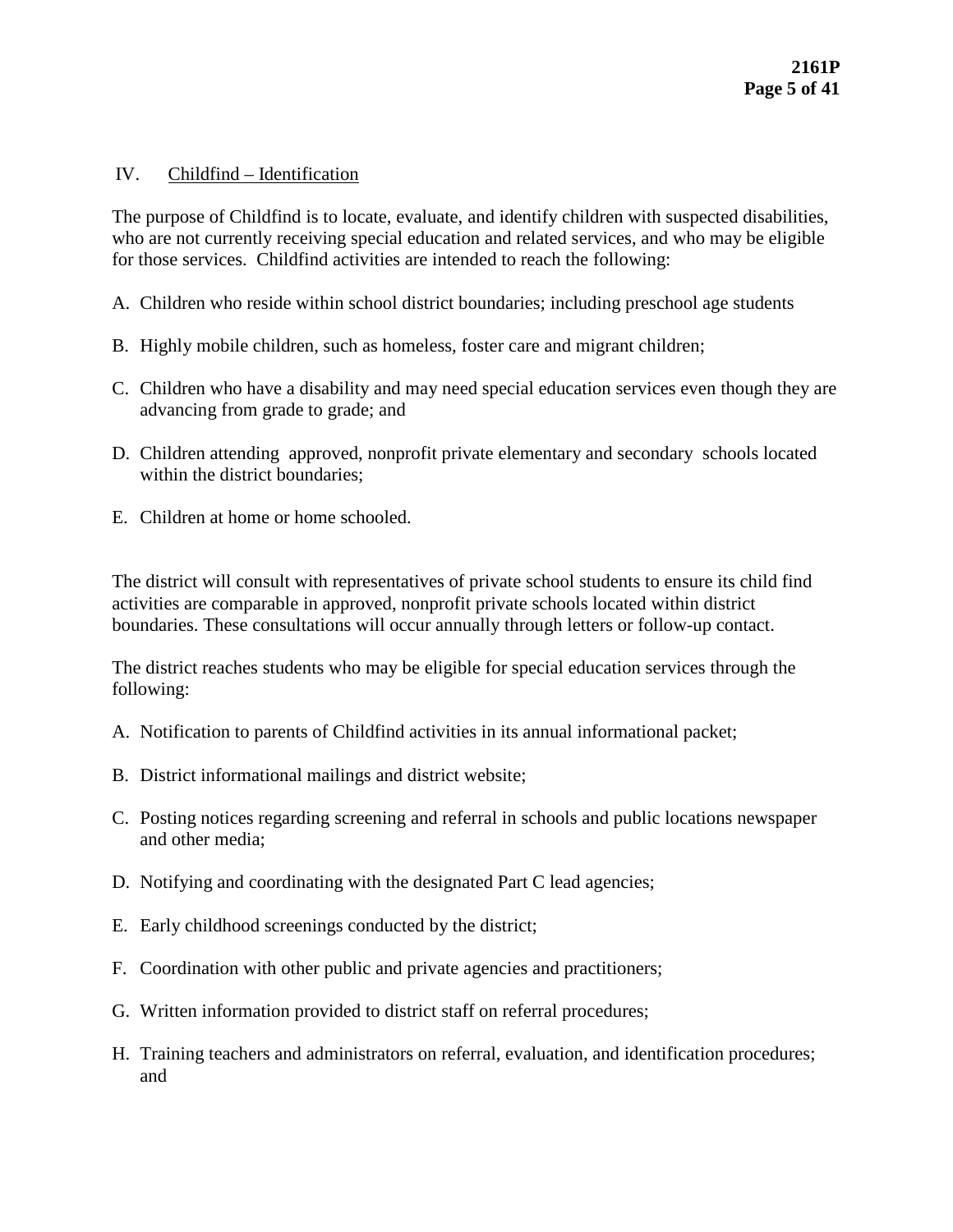- I. Review of student behavior, discipline, and absentee information and information gathered from district-wide assessment activities.
- J. Notification to private schools located in the district's boundaries.

The district, through the special services department, conducts early childhood screenings for students ages birth to five years. The screenings occur weekly at the special services office or contracted agency for Part C. When parents or others inquire about screenings, the callers will be referred to the special services department.

The screening process involves the following:

- A. Parents are asked to provide information to assist in the assessment of their children.
- B. Children are screened to assess cognitive, communication, physical, social-emotional, and adaptive development.

Parents will be notified at the screening of the results, and parents will also be provided prior written notice of the results within ten days of the screening. If the screening supports evaluation, written consent for evaluation will be obtained at the exit interview whenever possible, or consent forms may be included with the written notice of the results. If screening results indicate the child does not need an evaluation, written notice shall be sent to the parents within ten days of the screening. Evaluation shall occur in accordance with evaluation procedures.

### V. Childfind – Referral

A student or child, whether or not enrolled in school, may be referred for a special education evaluation by any source. Each building principal will designate a person responsible for ensuring that staff members understand the referral process. Referrals are required to be in writing unless the person referring is unable to write. A person who makes an oral referral should be asked to either make the referral in writing or go to the main office of the building for assistance in making the referral. When a referral is made regarding a student, the district must act within a 25-school-day timeline to make a decision about whether or not the student will receive an evaluation for eligibility for special education services.

All certificated employees will document referrals immediately upon a referral being made to or by them. All other staff receiving a referral from another person shall notify a certificated employee. The special services department records the referral, provides written notice of the referral to the parent, and advises the special services evaluation team to collect and review district data and information provided by the parent to determine whether evaluation is warranted.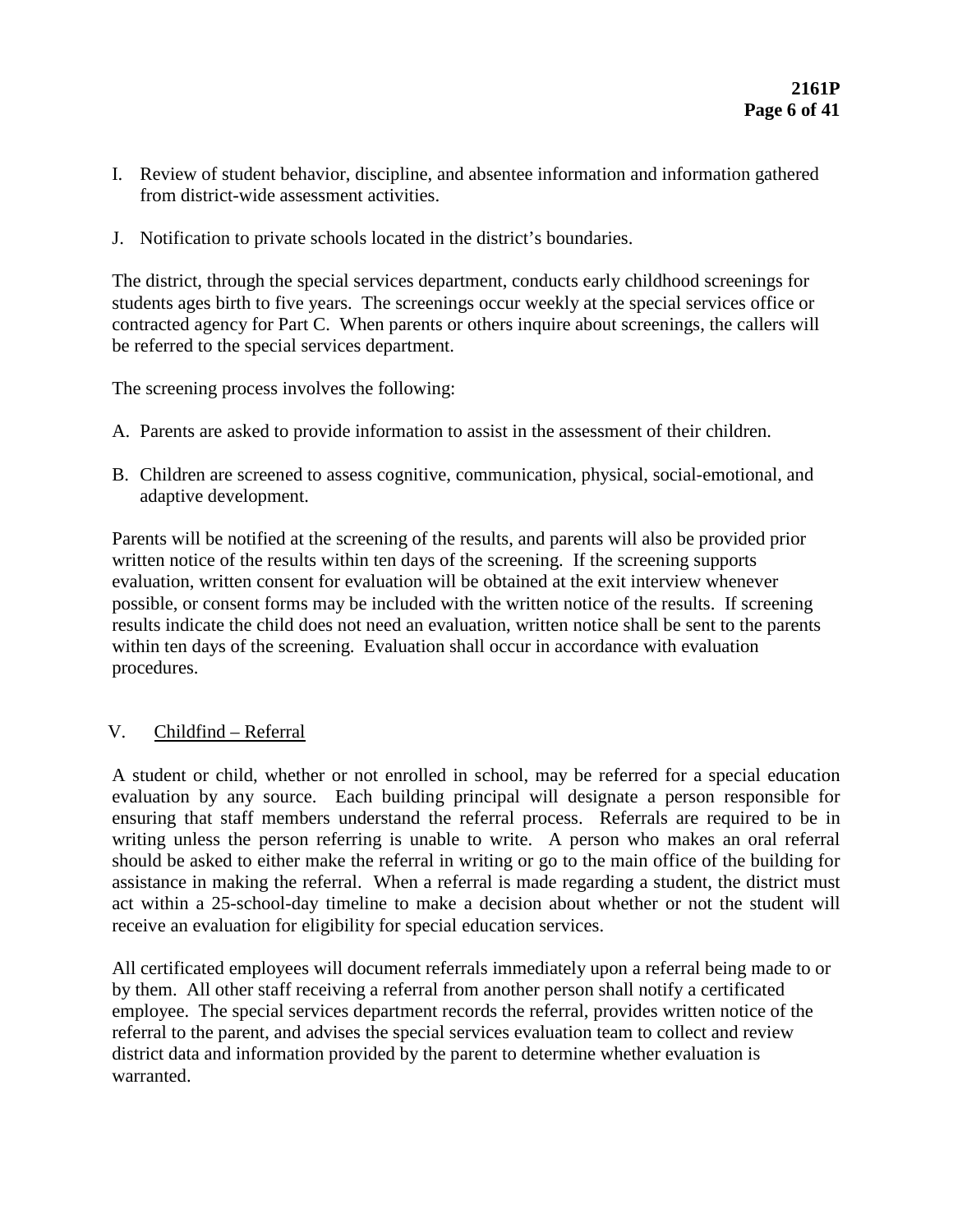During the referral period, the special services evaluation team will collect and review existing information from all sources, including parents. Examples may include the following:

- A. The child's history, including developmental milestones;
- B. Report cards and progress reports;
- C. Individual teacher or other provider information regarding the child;
- D. Assessment data;
- E. Medical information, if available; and
- F. Other information that may be relevant to assist in determining whether the child should be evaluated.

If the review of data occurs at a meeting, the parents will be invited. The special services department will provide written notice to the parents of the decision regarding evaluation, whether or not the parents attend the meeting.

Recommendations regarding evaluation are forwarded to the special services department. If the determination is that the child should be evaluated, the reviewers shall include information about the recommended areas of evaluation. This information will assist the office in providing parents written notice and will assist the district in selecting appropriate members for the evaluation group. The special services department is responsible for notifying parents of the results using written prior notice. When the determination is that the child will be evaluated, parent consent for evaluation and consent for release of appropriate records will be sent with the notice. When the team does not suspect a disability, the district may deny the request. In this case, written notice, including the reason for denial and the information used as a basis for the denial, must be given to the parent.

When the parent provides consent, the district shall select an evaluation group. The evaluation group is to complete the evaluation within 35 school days after the district's receipt of parent consent unless:

- A. The parents and district agree in writing to extend the timeline;
- B. The parent fails or refuses to make the student available for the evaluation; or
- C. The student enrolls in another school district after the evaluation is begun but before completion and the parent and new district have an agreement for completion of the evaluation.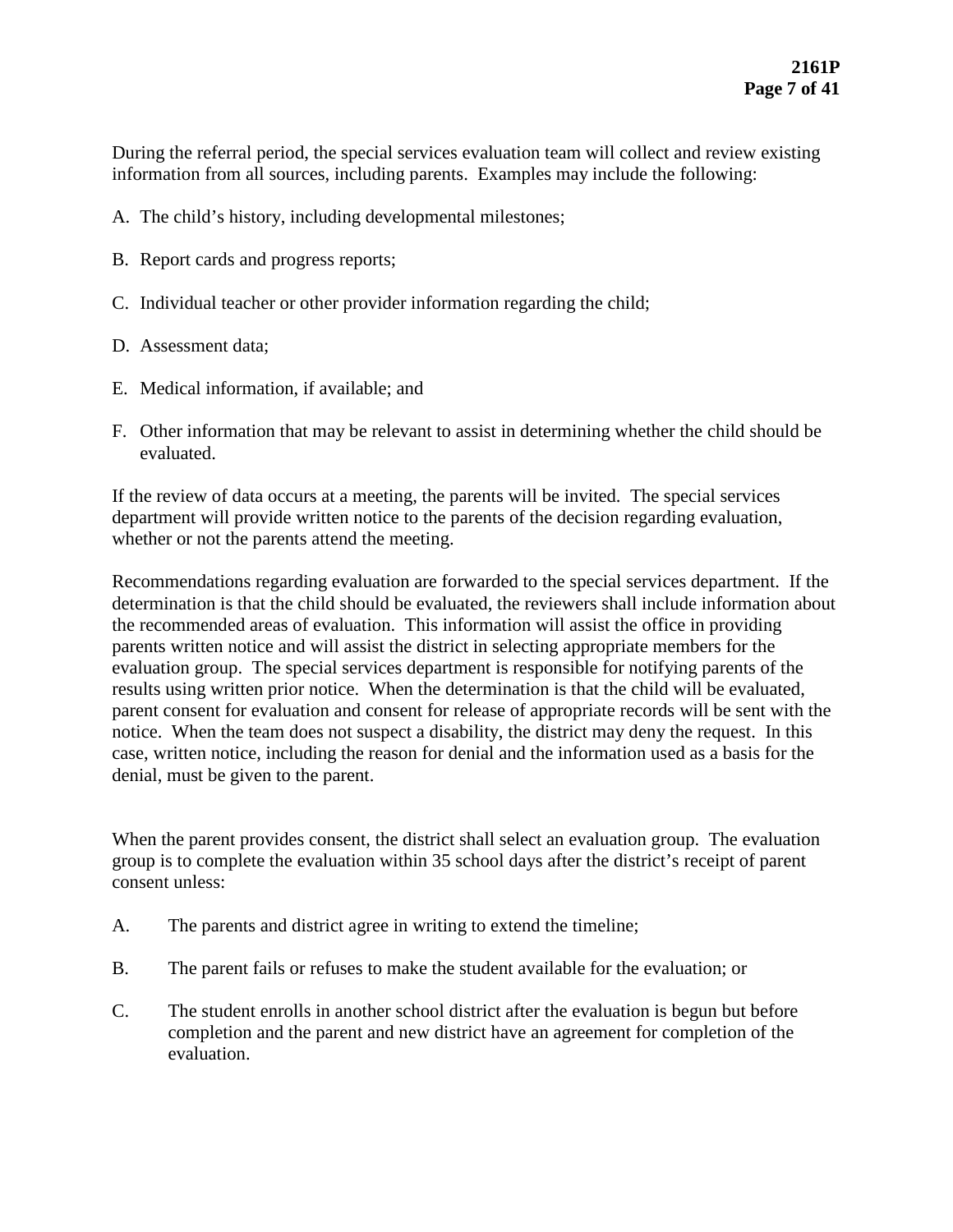The school district is not required to obtain consent from the biological parent if:

- A. The student is a ward of the state and does not reside with a parent;
- B. The parent cannot be located, or their rights have been terminated; or
- C. Consent for an evaluation is given by an individual appointed to represent the student.

If a parent does not provide written, informed consent for the evaluation, notify the Director of Special Education*.* District staff will make a determination as to whether it wishes to use mediation to seek agreement to evaluate or file a due process hearing to override the parent's refusal to consent. The district may not override a parent's refusal to consent for an evaluation if the student is homeschooled or is unilaterally placed in a private school. If the parent does not provide written informed consent and the district does not use mediation or due process, the School Psychologist , or Speech Language Pathologist if a speech only eligible student, will provide the parent with prior written notice informing the parent that the district cannot proceed with the evaluation to determine eligibility and is not responsible for providing special education and related services without an initial evaluation to determine eligibility.

Evaluation of Students moving from Part C to Part B and Participation in Transition Planning **Conferences** 

The district will participate in transition planning conferences, arranged by the local lead agency as designee of the Part C lead agency for each student who may be eligible for preschool services. Transition plans will be designed to promote uninterrupted provision of appropriate services to the child.

- 1. The School Psychologist assigned to the Part B to Part C transition assessments will serve as the point of contact with the family resource coordinator for timely execution of transition planning conferences that are arranged at least 90 days before the student's third birthday by the designee of the Part C agency;
- 2. The district will follow the procedures for obtaining consent and conducting an initial evaluation, if it determines that the student will be evaluated to determine eligibility for Part B services:

The district will follow the procedures for timelines and evaluation requirements for students moving from Part C to Part B except:

1. Students turning three, who were previously determined eligible for early intervention services under Part C of IDEA, will be evaluated for initial eligibility for special education services under Part B of IDEA. The evaluation must be completed in enough time to develop an initial IEP by the date of the student's third birthday.

### VI. Evaluation and Eligibility

The purpose of evaluation is to determine eligibility for special education and related services and to obtain enough information to develop the IEP if the student is eligible. This includes information provided by the parent. Evaluation activities and procedures are used to determine whether: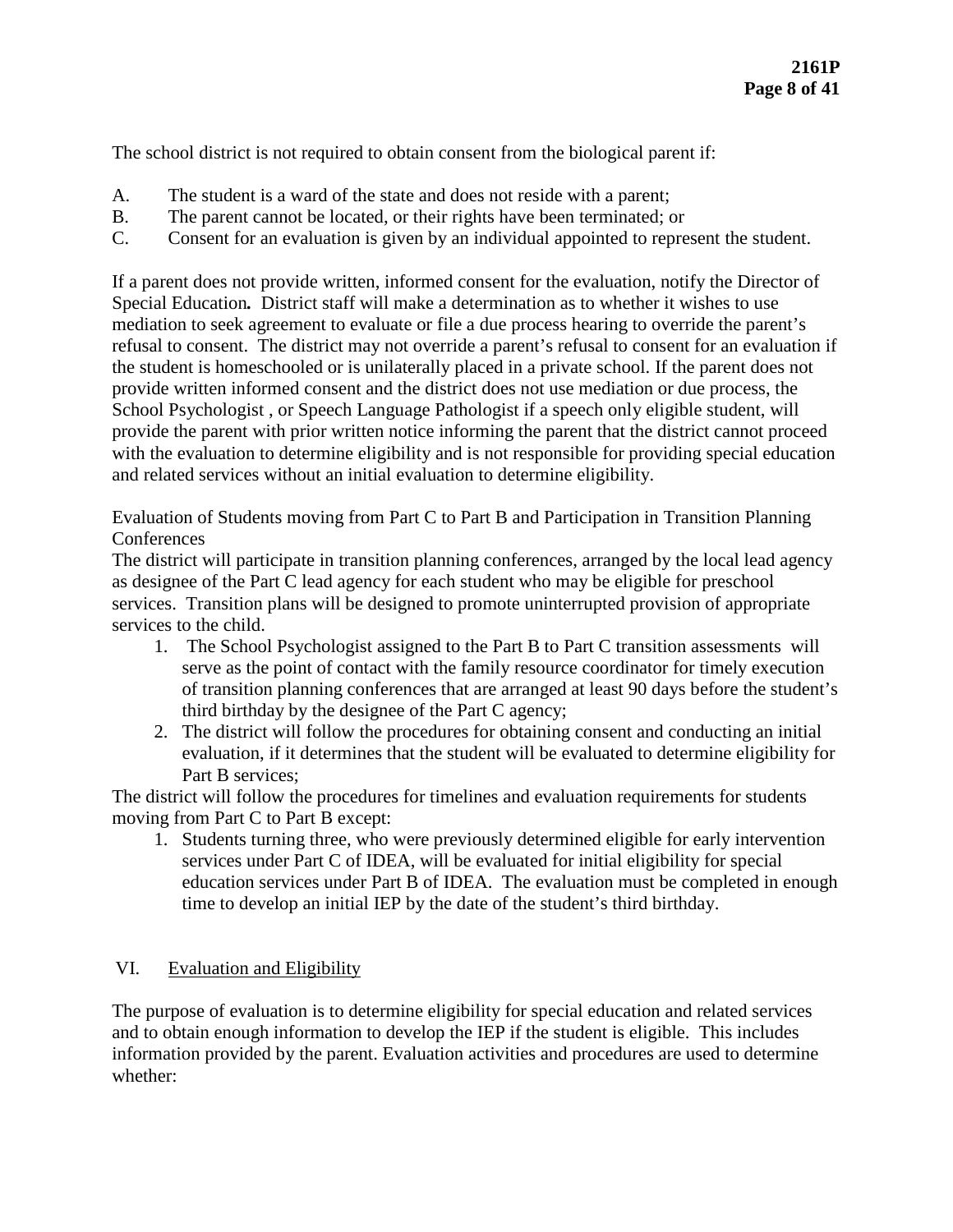- A. The student has a disability that adversely affects educational performance;
- B. The student requires special education and any necessary related services; and
- C. The nature and extent of special education and related services needed by the student.

Evaluations of students are to be complete with 35 school days after parental consent or after consent is overridden in a due process hearing. If staff is unable to obtain voluntary parental consent and those reviewing the data believe the student is appropriately identified for evaluation, the special services department shall arrange an opportunity to ask the parent to agree to mediation or proceed with a due process hearing to request that the school be allowed to conduct the evaluation.

Evaluation activities include the following:

- A. Determining the student's eligibility and need for special education and related services;
- B. Measuring the student's present levels of functioning, needs, abilities, and limitations;
- C. Drawing conclusions about the significance of findings as they relate to the general education curriculum and instructional programming; and
- D. Providing information that will assist the IEP team in making decisions about the special educational program, including necessary related services, assistive technology needs, extended school year services, and supportive services.

The district will evaluate the student in all areas related to the suspected disability and sufficiently comprehensive to identify special education and related services needs, whether or not the needs are commonly linked to a particular disability category. Areas of evaluation should include, if appropriate, health, vision, hearing, social skills, emotional status, general intelligence, academic performance, communication skills, and motor abilities.

The district special services department shall select the members of the evaluation group. Members selected must be knowledgeable about the student and the areas of his/her suspected disabilities. Qualifications of a group member include having the appropriate professional license or certification, and groups may include outside practitioners when necessary. If the student requires a medical evaluation in order to determine eligibility, the district will coordinate with the parents to arrange for the evaluation at district expense or through the use of public or private insurance if the parent consents to allow the district to use the insurance. When the district suspects the student may have a learning disability, the evaluation group will include the parents and a group of qualified professionals.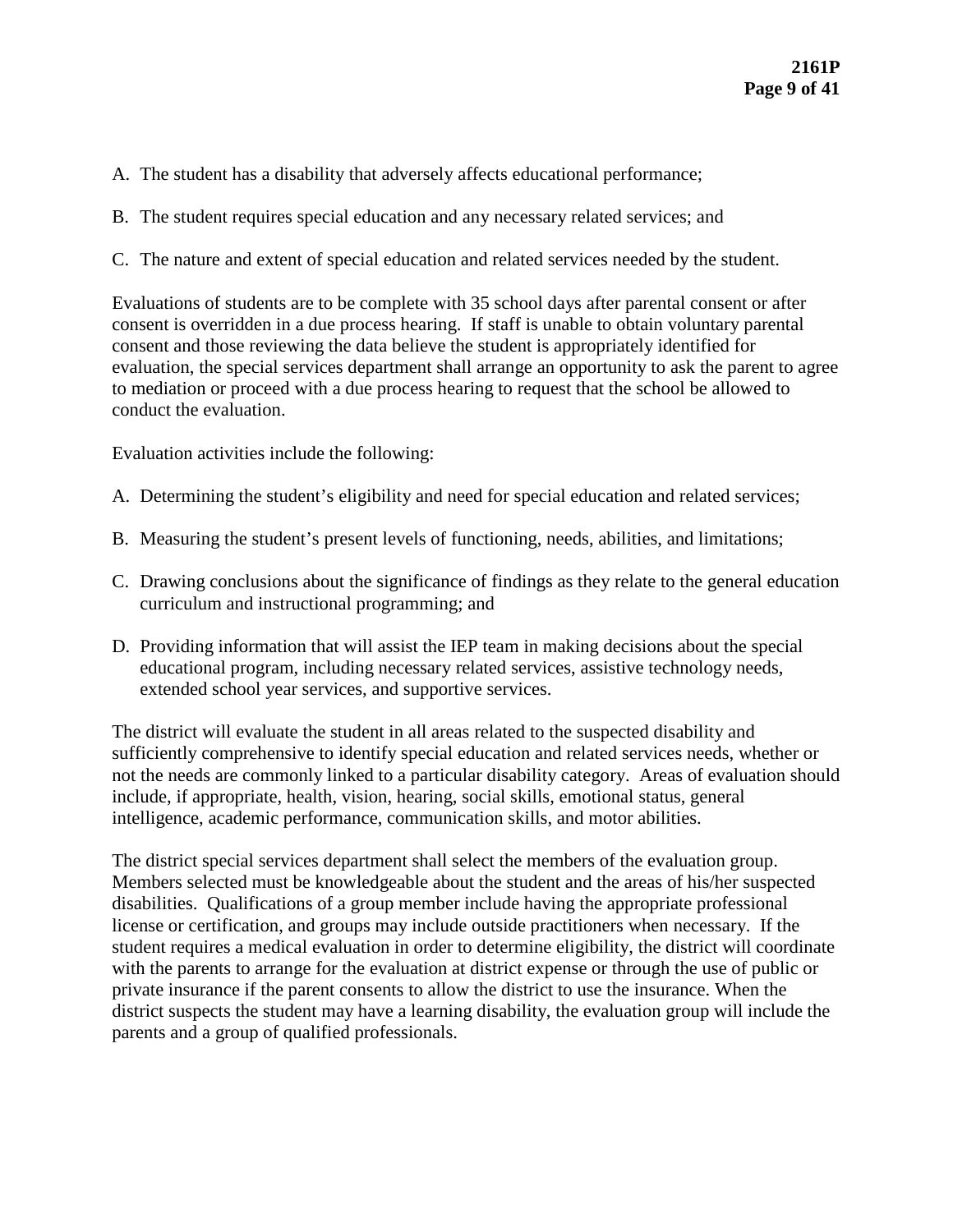The evaluation group shall use a variety of methods, tools and strategies designed to gather relevant functional and developmental information. Evaluation procedures or materials must be free of racial, cultural or sexual/gender bias and they must be used for the purpose for which they are valid and reliable. Tests must be appropriate for the student's age and stage of developmental level. Tests should be administered in the native language of the student or conducted in the mode of communication most familiar to the student. If it appears to be clearly not feasible to conduct a procedure or test in the mode of communication most frequently used by the student, the IEP team, including the parent, will develop an individualized strategy for valid evaluation of the student's skills. The evaluation may not rely on one source or procedure as the sole criterion for determination and should include the following:

- A. Review of existing data; including corresponding response to intervention (RTI) documentation if available;
- B. Relevant functional and developmental information;
- C. Information from parents;
- D. Information from other providers;
- E. Information related to enabling access to and progress within the general education curriculum and assisting in determining whether there is a disability and the content of the IEP;
- F. Current classroom-based evaluations using criterion-referenced and curriculum-based methods, anecdotal records, and observations;
- G. Teacher and related service provider observations; and
- H. Testing and other evaluation materials, which may include medical or other evaluations when necessary.

# VII. Determining Needed Evaluation Data

Members of the evaluation group select the specific assessments to be used in the evaluation, based on a review of existing data and the student's particular needs. The review of the existing data should include the evaluation group members, the parents, and other persons who would be members of the IEP team if the student is determined to be eligible. If it is determined that no additional testing data is necessary to make a decision about eligibility, the parents will be notified that no additional testing is necessary and of their right to request additional assessments.

When additional assessments are necessary, members of the group have the responsibility of selecting, administering, interpreting, and making judgments about evaluation methods and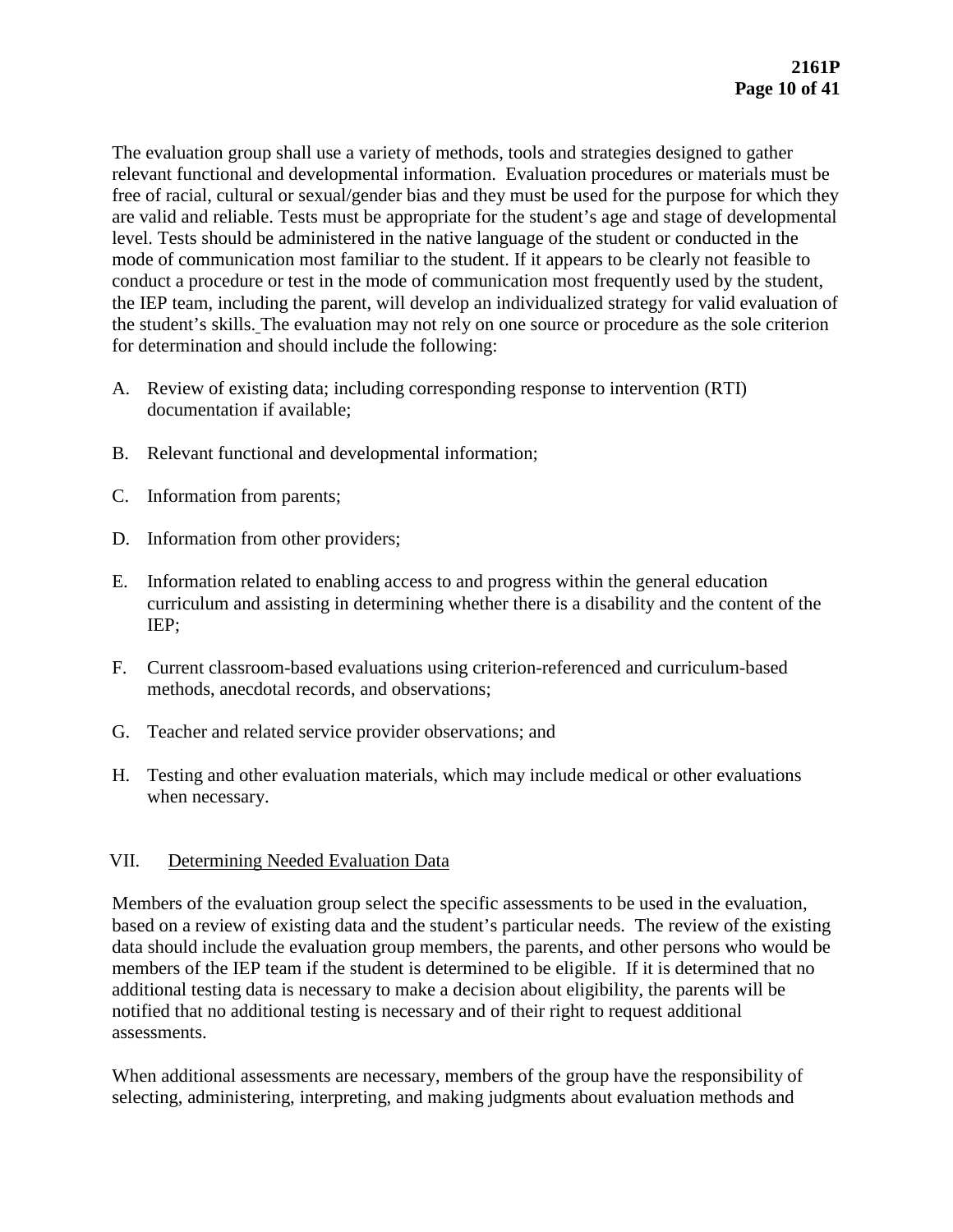results and ensuring that the tests and assessments are administered by qualified personnel in accordance with the instructions of the test producer. The evaluation group shall use a variety of methods, tools, and strategies designed to gather relevant functional and developmental information. The evaluation will not rely on one source or procedure as the sole criterion for determination. If the IEP Team determines that no additional data are needed, the IEP team will

notify the student's parent of that determination and the reasons for it, and inform them of their right to request additional assessments. The district will complete the evaluation using existing data.

Parents and district staff are encouraged to work toward consensus, but the school district has the ultimate responsibility to determine whether or not the student has a disability. The school district will provide the parent with prior written notice of the eligibility decision, as well as a copy of the evaluation report. If the parent disagrees with the eligibility decision they will be informed of their dispute resolution options described in the procedural safeguards.

# VIII. Specific Learning Disability (SLD)

The district will use a severe discrepancy approach for identifying students with a specific learning disability. The district may choose to use a combination of severe discrepancy and a process based on a student's response to scientific, research-based intervention (RTI) in determining the identification of students with a specific learning disability upon adoption of related RTI policies and procedures by the district.

Student response is only one element of determining whether a child has a specific learning disability. The evaluation will be comprehensive and address all areas of suspected disability and will also include whether the child performs adequately to meet the grade-level standards in the general curriculum and a determination that the failure to make progress is not the result of:

- A. A physical, mental, emotional, cultural or environmental factor or limited English proficiency; or
- B. Inadequate instruction in reading or mathematics.

The district must act promptly on a referral. Anyone, including parents and teachers, can make a referral at any time. A student cannot be required to progress through all levels of intervention before being evaluated if evidence exists to suspect a disability.)

# IX. Evaluation of Transfer Students

If a student transfers into the school district while an evaluation process is pending from the other district, the Director of Special Services or designee is responsible for determining the status of evaluations conducted to date and making a determination as to whether the evaluation can be completed within the 35 school day timeline from the date the parent provided consent. If the determination is that additional time will be needed, the school psychologist, speech language pathologist or other evaluation team leader will notify the parent and obtain the parent's agreement to establish a new timeline.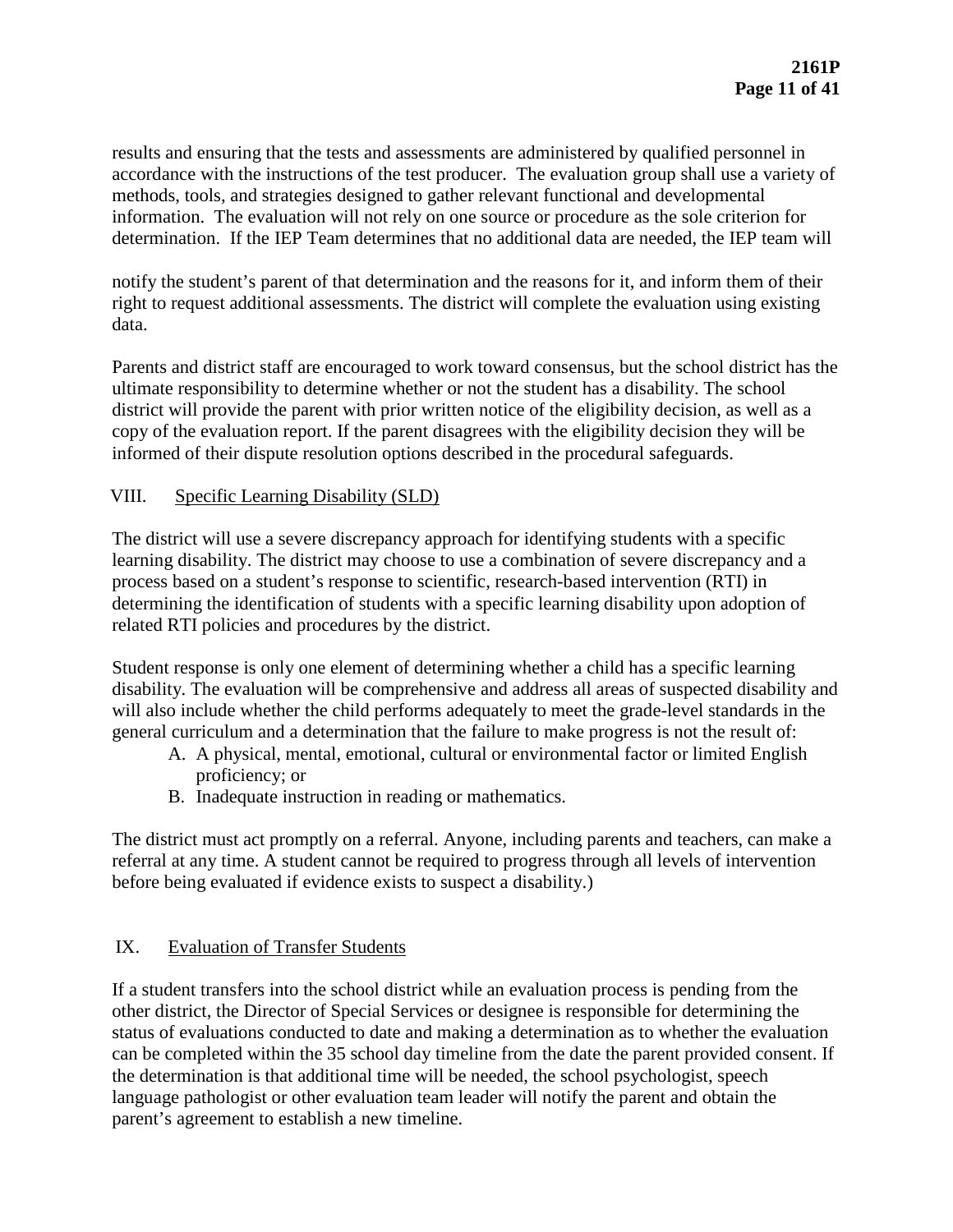# X. Eligibility

The evaluation group and the parents will determine whether or not the student is a special education student.

- A. A student is not eligible if the determinant factor is lack of appropriate instruction in reading, writing or math, based upon the state's grade level expectations, or limited English proficiency.
- B. Eligibility may be determined by documented professional judgment when properly validated tests are unavailable or corroborating evidence indicates that results were influenced due to measuring a disability.
- C. The parent will be provided with a copy of the evaluation report and the documentation of determination of eligibility.

Parents will also be provided with written notice of the eligibility decision within ten school days of the decision. The special services department is responsible for sending the notice.

Eligible students remain eligible for special education services until one of the following three events occur:

- A. The student is determined through a re-evaluation to no longer need special education;
- B. The student has met district high school graduation requirements; or
- C. The student has reached age 21. A special education student whose twenty-first birthday occurs after August 31 shall continue to be eligible for special education and any necessary related services for the remainder of the school year.
- D. The student no longer receives special education services based upon a parent's written revocation of services.

When a special education student is expected to graduate prior to age 21 or when graduation is a part of the transition plan, the IEP team will document student progress toward achieving course credits for graduation on the transition portion of the IEP. The district will provide prior written notice to parents and adult students that the student is expected to graduate and will no longer be eligible for special education services. The district will also provide the parents and student with a summary of academic achievement and functional performance and recommendations to assist the student with postsecondary goals.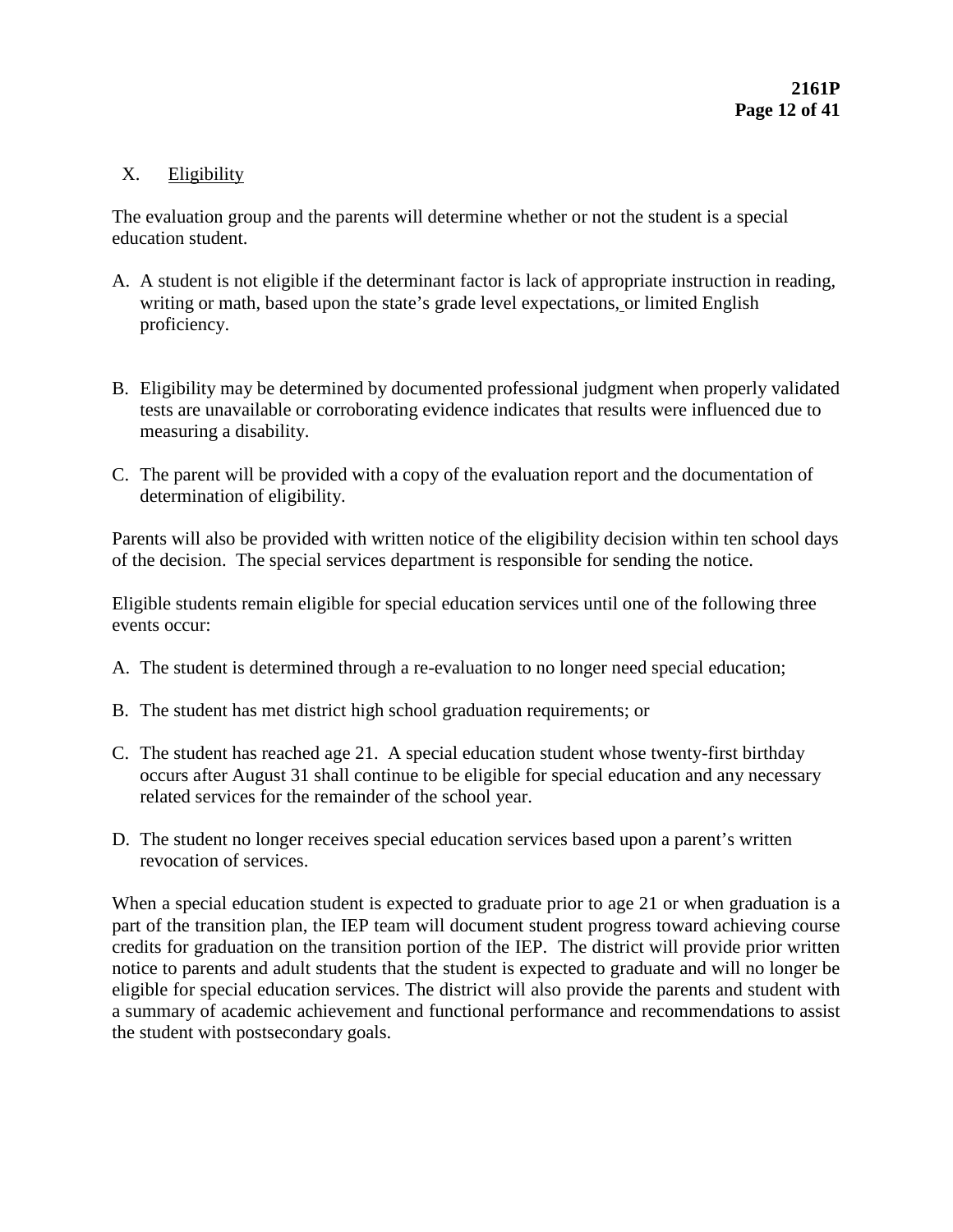## XI. Evaluation Report

Each person conducting an assessment of the student will specify the procedures and instruments used, results, and the significance of findings related to the student's instructional program, including a specification of the factors interfering with performance and the special education and related services needed. The evaluation group will determine who is most appropriate to develop the report, which will reflect the evaluation information. The report will be completed before the conclusion of the evaluation period and will, at a minimum, contain the following:

- A. Identification of the disability requiring special education and related services if a disability exists;
- B. Discuss assessments and review data supporting conclusions regarding eligibility;
- C. Information on how the disability or disabilities affect the student's involvement and progress in the general curriculum;
- D. Recommendations for the IEP team with respect to special education and related services needed, materials or equipment, instructional and curricular practices, student management strategies, the need for services beyond 180 school days, and location of services;
- E. Other information as determined through the evaluation process and parent input;
- F. Additional information required for the specific learning disability eligibility category;
- G. Any necessary professional judgments and facts or reasons in support of the judgments; and
- H. Signatures and date signed for members of the evaluation group to certify their agreement. Any member of the group who disagrees with the conclusions shall prepare a statement presenting his/her conclusions.

The special services evaluation team is responsible for notifying parents of evaluation meetings.

### XII. Re-Evaluation

A reevaluation of a student receiving special education or related services is conducted if academic achievement and functional performance has improved to warrant a reevaluation, if the IEP team suspects that the student may no longer be a student with a disability or if the child's parent or teacher requests a reevaluation. A reevaluation does not occur more than once per year, unless parent and school agree otherwise. Every special education student will be reevaluated at least once every three years using the evaluation procedures unless parents and school staff agree that a reevaluation is unnecessary. An agreement that an evaluation is unnecessary shall be confirmed in writing to the parent.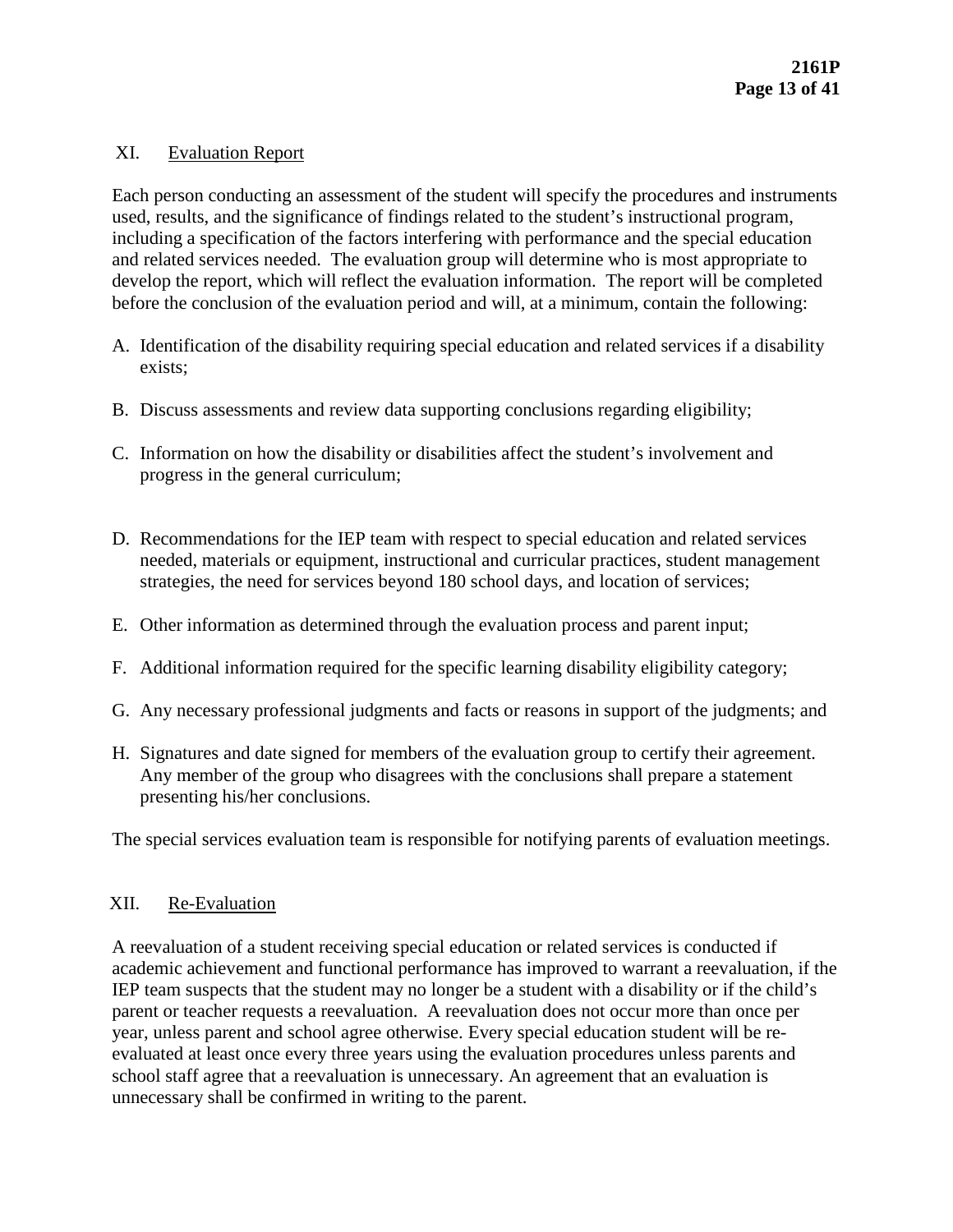Students who turn six and who met the eligibility requirements for the disability category of "developmentally delayed" under the criteria for ages three to six years need not be re-evaluated at age six under the criteria for six to nine years until three years after the initial evaluation was completed and eligibility was established in the age three to six category.

Students who were previously eligible under the category of "developmentally delayed" must be re-evaluated before age nine to determine eligibility within another category.

The re-evaluation process shall be completed within 35 school days after the parent's consent or within 35 school days after a parent's refusal to consent is overridden by a due process decision and not later than three years after the previous eligibility determination.

As part of any re-evaluation, members of the IEP team and other professionals the district determines appropriate will review existing data, which may include the following:

- A. Evaluation and information provided by parents;
- B. Current classroom-based assessment , local or state assessments and observations; and
- C. Observations by other teachers and related services providers data.

Based on this review, the team will decide whether any additional data is necessary to determine the following:

- A. Whether the student continues to be eligible for special education and any necessary related services;
- B. The present levels of performance and educational needs; and
- C. Whether any additions or modifications to the student's program are needed.

This review can occur at a meeting or through individual review. If members of the IEP team and any other persons reviewing the data determine that no further testing is necessary, the district will notify the parents of this determination using written prior notice and will inform parents that they have the right to request assessments if they disagree with the determination that additional testing is not necessary.

If additional testing is needed, the School Psychologist, Speech Language Pathologist or other designated evaluation team leader will request written parental consent for re-evaluation and provide prior written notice identifying the areas of assessment; If the parents do not return the signed consent form, the district will send another letter explaining the need for reevaluation and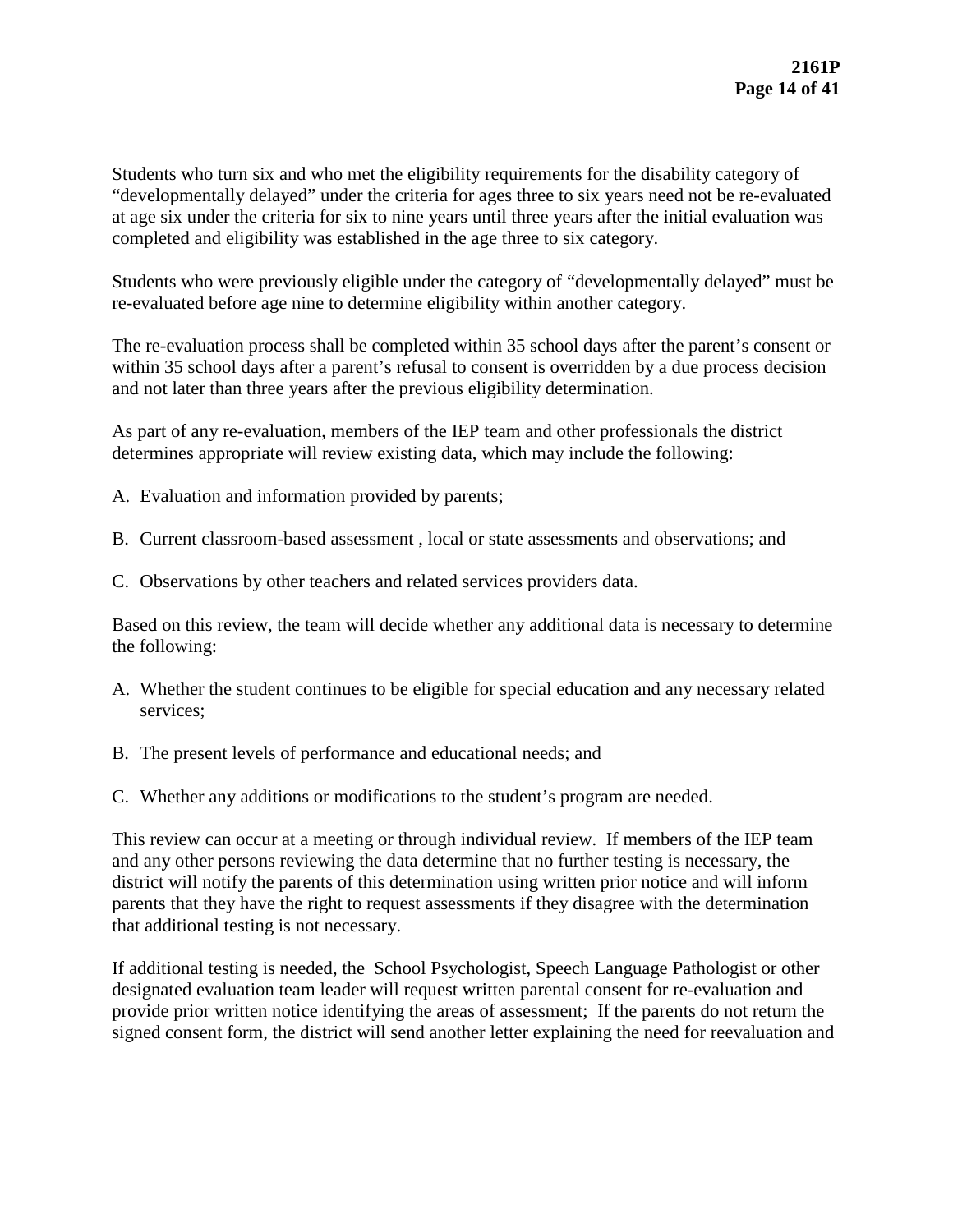parent consent will enclose another consent form and a copy of the prior written notice. In addition, the district will document its reasonable attempts to obtain consent such as telephone calls, emails, personal contact and other efforts to obtain consent. If the parents do not respond to the request for consent after being notified three times in two ways, and the district has documented its reasonable attempts to obtain consent, the district will send a prior written notice and proceed with the re-evaluation. If the parents refuse to consent, the district shall seek mediation in order to obtain consent or, if necessary, request a due process hearing to ask an administrative judge to override the parents refusal to re-evaluation.

After the re-evaluation is complete, the school psychologist, speech language pathologist or other team evaluation leader will invite parents to the eligibility meeting and will also provide prior written notice after the meeting of the results of the re-evaluation to parents in their primary language, indicating one or more of the following:

- A. Whether the student continues to be eligible and in need of special education;
- B. Present levels of performance and educational needs of the student; and
- C. Whether any additions or modifications to the special education program and related services are needed to enable the student to meet IEP annual goals and to participate, as appropriate, in the general curriculum.

This notice will occur within ten school days of the eligibility decision. The special services department is responsible for sending the notice.

# XIII. Reevaluation and Graduation

No reevaluation is required when special education eligibility terminates due to graduation from high school with a regular diploma or due to reaching the end of the school year during which the student turned 21. Instead, the district will provide prior written notice to the student and the parent within 2 weeks before the students anticipated graduation date and the IEP team will provide the student with a summary of academic achievement and functional performance including recommendations on how to assist the student in meeting post-secondary goals. The School Psychologist, Speech Language Pathologist or other designated evaluation team leader is responsible for assuring that the IEP team completes the summary of academic achievement and functional performance.

# XIV. Independent Educational Evaluations

Parents of special education students or students who have been referred for special education have a right to request an independent educational evaluation at public expense each time the district conducts an evaluation of the student.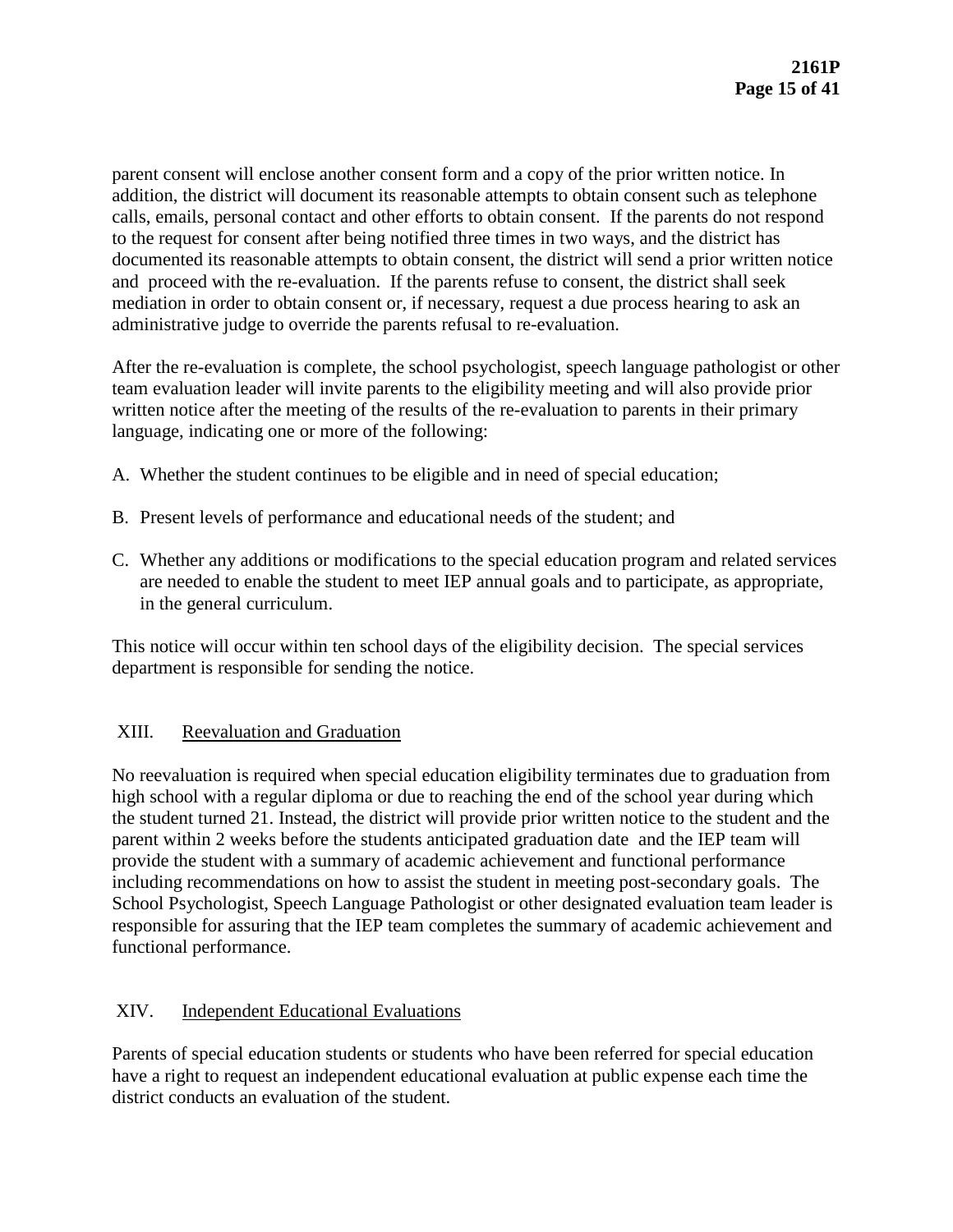When parents request an independent educational evaluation, the district must decide within fifteen calendar days whether or not to provide it. Any parent request for an independent evaluation should be immediately referred to the Director of Special Services. The Director of Special Services shall review the request and determine whether or not the request is warranted. If the district denies the request, it must file for a due process hearing. The district may request mediation as an option after filing the due process hearing. If the parents withdraw their request for an independent educational evaluation, the due process hearing may be dismissed.

When a parent requests an Independent Educational Evaluation (IEE), the district must provide parents a list of district criteria and evaluators. If the district initiates a hearing and a decision is made that the district's evaluation is appropriate, the parent still has a right to an IEE, but not at public expense. A parent is only entitled to one IEE at public expense each time the district conducts an evaluation with which the parent disagrees.

The following criteria for the selection of an individual to conduct an independent educational evaluation at public expense are established for the purpose of identifying the knowledge, experience, and qualifications of individuals selected to conduct the evaluations; guaranteeing the selection of local professionals who can maintain any necessary ongoing contact and consultation with the district; and ensuring that such evaluations are conducted at reasonable fees commensurate with the usual and customary rate in this geographical area. Any individual selected to conduct either a district evaluation or an independent educational evaluation must fulfill the following qualifications:

- A. Be licensed, credentialed, or otherwise qualified within the state of Washington or state of residence/practice to perform an evaluation in the specific professional discipline for which an independent evaluation is sought;
- B. Be knowledgeable and experienced in evaluating children with similar disabilities;
- C. Be geographically located within the state of Washington or bordering states; and
- D. Be available to the district at a maximum fee that does not exceed by more than 25 percent the prevailing average for similar evaluations within the state of Washington.

Exceptions to the criteria will be granted only when it can be shown that unique circumstance of the child or the disability:

- A. Make it impossible to identify anyone within the state of Washington who holds the appropriate credentials or experience necessary to conduct the evaluation; or
- B. Require a specialized evaluator whose fee exceeds the prevailing average by more than 25 percent; or
- C. Include factors which would warrant an exception in order to obtain an appropriate evaluation.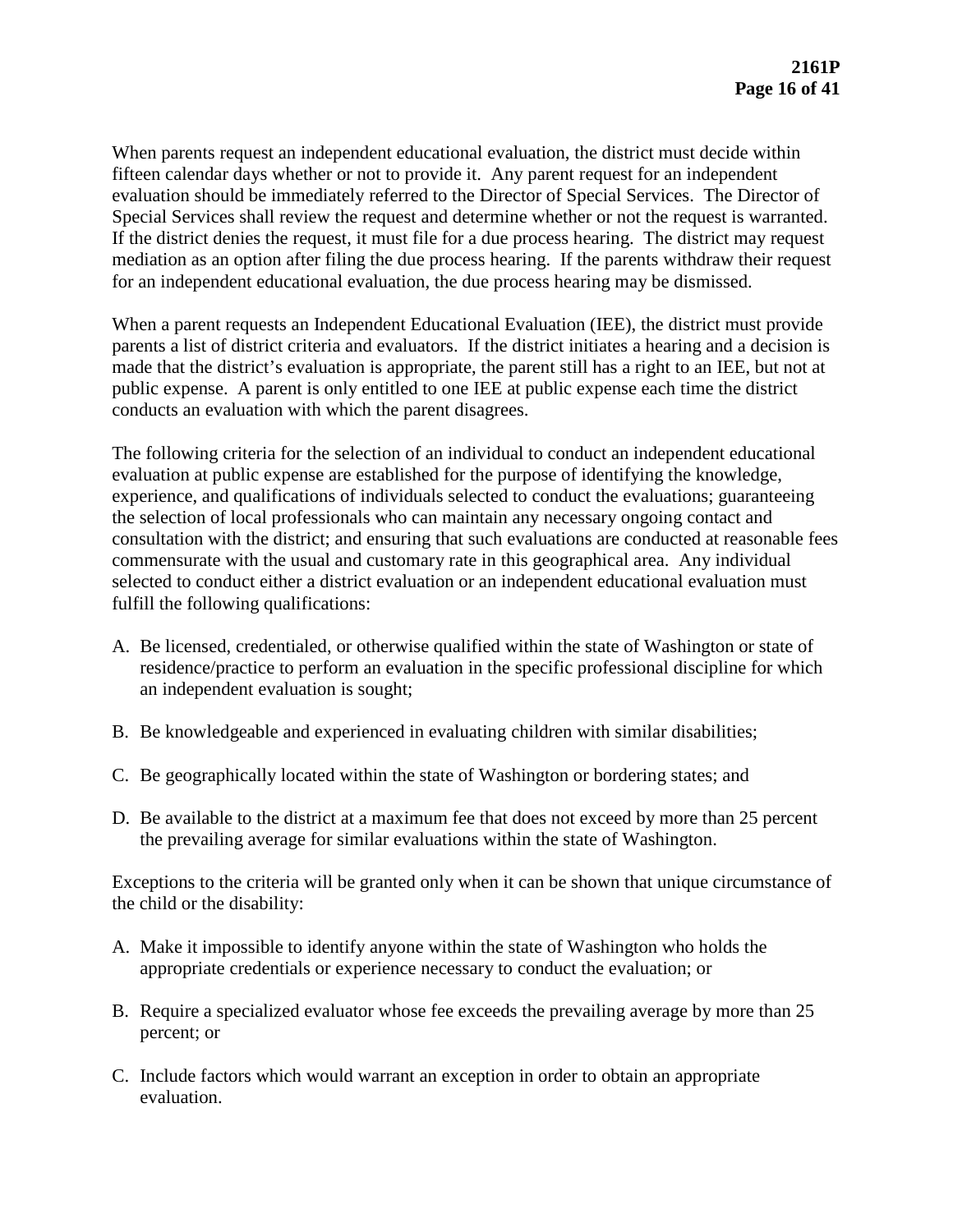## XV. Individualized Education Programs (IEP)

## 1. IEP Development

The IEP is the written statement reflecting the implementation of instructional programs and other services for special education students. The IEP is intended to be a practical method of addressing, based on the evaluation results, the identified needs of the student, which include special education, any necessary related services, and any other services necessary for the student to progress toward meeting his/her goals in the IEP.

An IEP must be in effect before initiation of special education services. The IEP must be developed no later than thirty calendar days after an initial determination of eligibility for special services. Additionally, parent consent is required for placement and the provision of special education services before the initial provision of special education services. Parent consent is not required after initial eligibility is established.

If a parent refuses to consent to the provision of special education services, the district may not use mediation or due process to override a parent's refusal. When a parent refuses to provide consent the team leader will notify the parent that the district does not have a FAPE obligation to the student. The notification will be documented in the student's file.

The IEP must be updated annually. The IEP may be revised more frequently as needed to adjust program and services.

The district will maintain a copy of the current IEP in the location(s) serving the special education student. The IEP is accessible to all staff members responsible for providing education, other services, or implementation of the IEP. All staff members will be informed of their responsibilities for implementation. This includes not only teachers and other service providers, but also bus drivers, playground and lunchroom supervisors, nursing staff, and others who may be responsible for proper implementation. The building principal is responsible for ensuring that staff members are knowledgeable about their responsibilities.

The IEP will be implemented without undue delay following IEP meetings, regardless of the payment source for special education and/or related services.

Parents are members of the IEP team and shall have the opportunity to fully participate. The district will make sure that parents understand the proceedings; including arranging for an interpreter for parents who are deaf or whose native language is other than English. The district will also ensure that meeting locations are accessible. The student's special services provider or school psychologist is responsible for coordinating interpreters and making arrangements for the meeting location.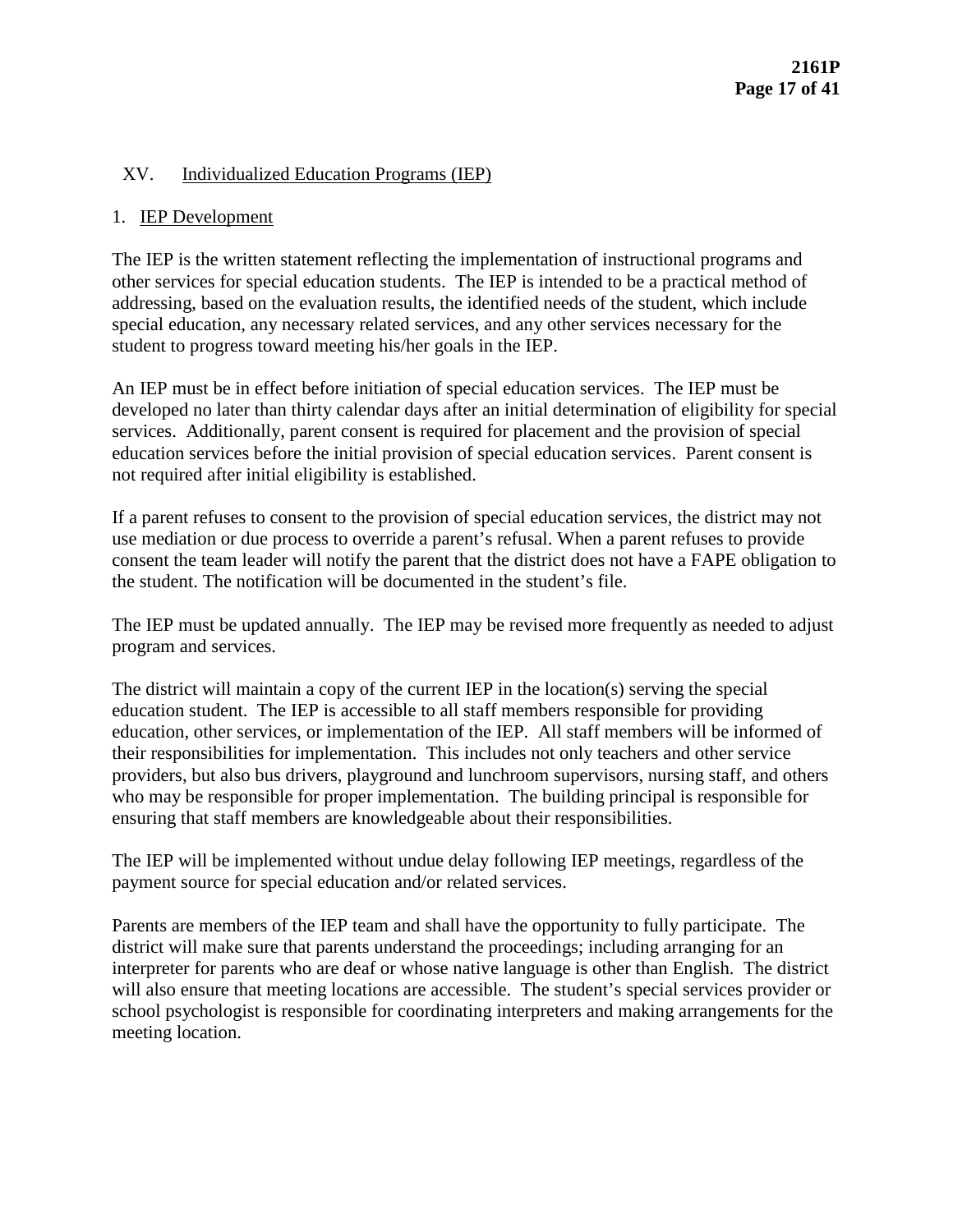The district will provide parents/guardians with a copy of the district's Required Notification of Isolation or Restraint of Students with IEPs or Section 504 Plans policy (Policy 3313) when the student's IEP is created.

The IEP team includes the following:

- A. The parents of the student;
- B. Not less than one general education teacher or preschool provider of the student if the student is or will be participating in the general education environment;
- C. The general education teacher or preschool provider, as a member of the IEP team, must to the extent appropriate, participate in the development, review, and revision of the student's IEP, including assisting in the determination of appropriate positive behavioral interventions and strategies for the student and the determination of supplementary aides and services, program modification, and supports for school personnel that will be provided to the student.
- D. At least one special education teacher or, if appropriate, at least one special education provider of the student;
- E. A representative of the district who is qualified to provide or supervise the provision of special education and related services, is knowledgeable about general education curriculum, and is knowledgeable about the availability of district resources; This may include the building principal, vice principal, dean of students, administrative designee, special programs director, or special education specialist.
- F. An individual who can interpret the instructional implications of the evaluation results;
- G. Any other individuals who have knowledge or special expertise regarding the student. These individuals may be invited by both the district and the parents at the discretion of the person making the invitations;
- H. The student when appropriate or when required; and
- I. Students must be invited when the purpose of the meeting includes discussion of transition needs or services;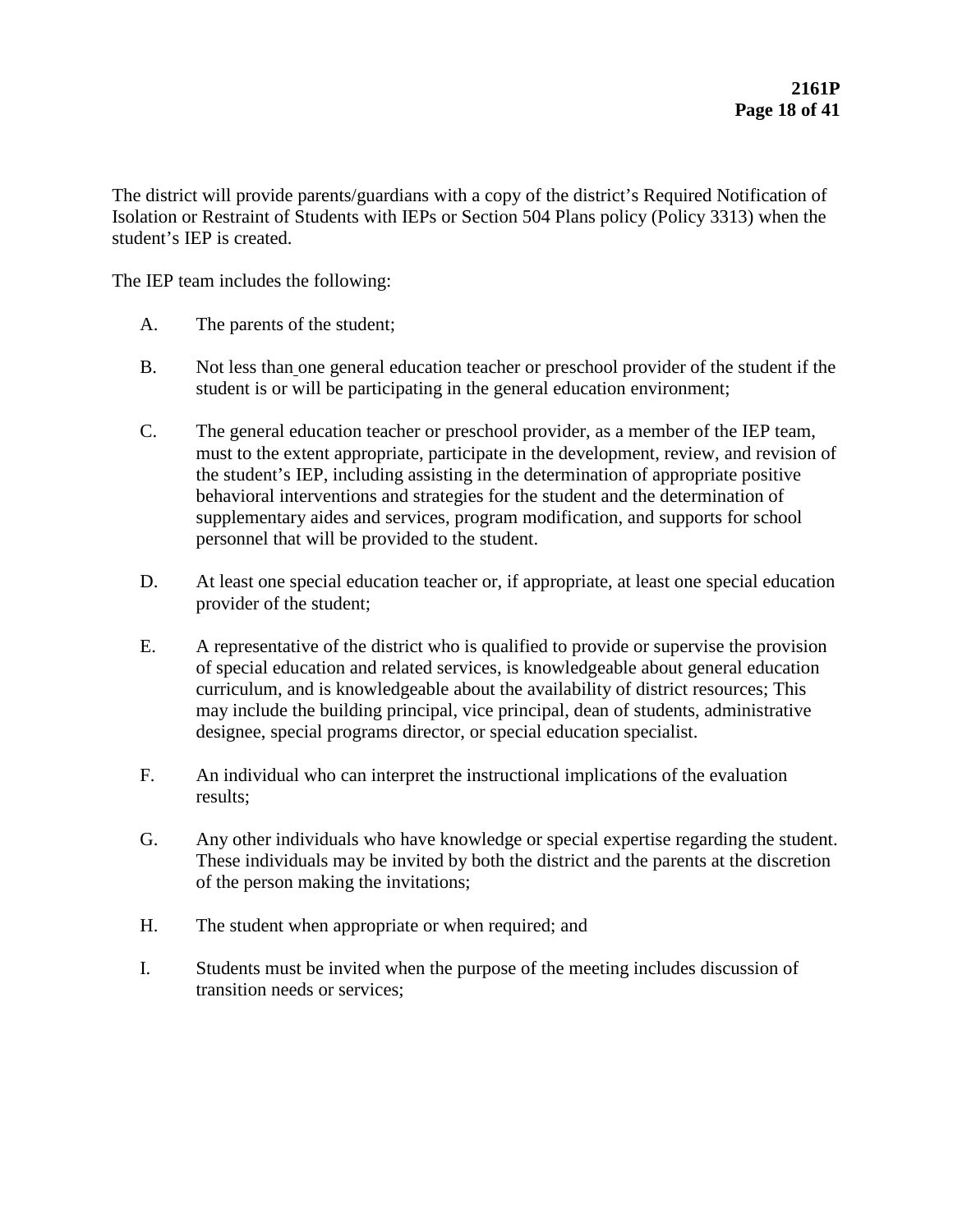- J. If another agency is or may be responsible for payment or provision of transition services, an agency representative will be invited, with the parent's consent. If the agency representative cannot attend the meeting, district personnel shall keep the representative informed of the meeting and obtain agency information that will assist in the service provision;
- K. Parents will be notified of the participation of the Part C service coordinator or other designated representatives of the Part C system as specified by the state lead educational agency for Part C at the initial IEP meeting for a child previously served under Part C of IDEA.
- L. The parents and district must agree in writing before any of the above team members are excused from all or part of a meeting. If a team member's area of the IEP is being discussed or modified, then the parent and district must consent to their excusal; and that specific team member must provide advance written input for their part of the IEP prior to the meeting.

Existing team members may fill more than one of these roles if they meet the criteria for the role.

Please refer to Parent Participation and Meetings for the requirements of a parent invitation to IEP meetings.

Sometimes parents do not attend IEP meetings. Additionally, there will be times when parents do not agree with the IEP as proposed and despite attempts to reach agreement on IEP content, the team does not reach agreement. If a parent attends the IEP meeting and agreement is not reached on the IEP, the team shall determine whether another IEP meeting should be scheduled as soon as mutually possible or whether there is enough information to complete the IEP. When the decision is made that the IEP will be implemented the district must send prior written notice of the decisions reached to the parent, including the date the IEP will be implemented.

When parents do not attend IEP meetings despite the district's efforts to ensure participation or if the team does not reach agreement, it is the district's obligation to offer an appropriate educational program. In these instances, the following procedures shall apply:

- A. Have IEP team members present sign the IEP;
- B. Send a copy of the IEP to the parent and provide the parent prior written notice that the district intends to implement the IEP; and
- C. Forward the documentation of actual or attempted contacts to the special services department for processing.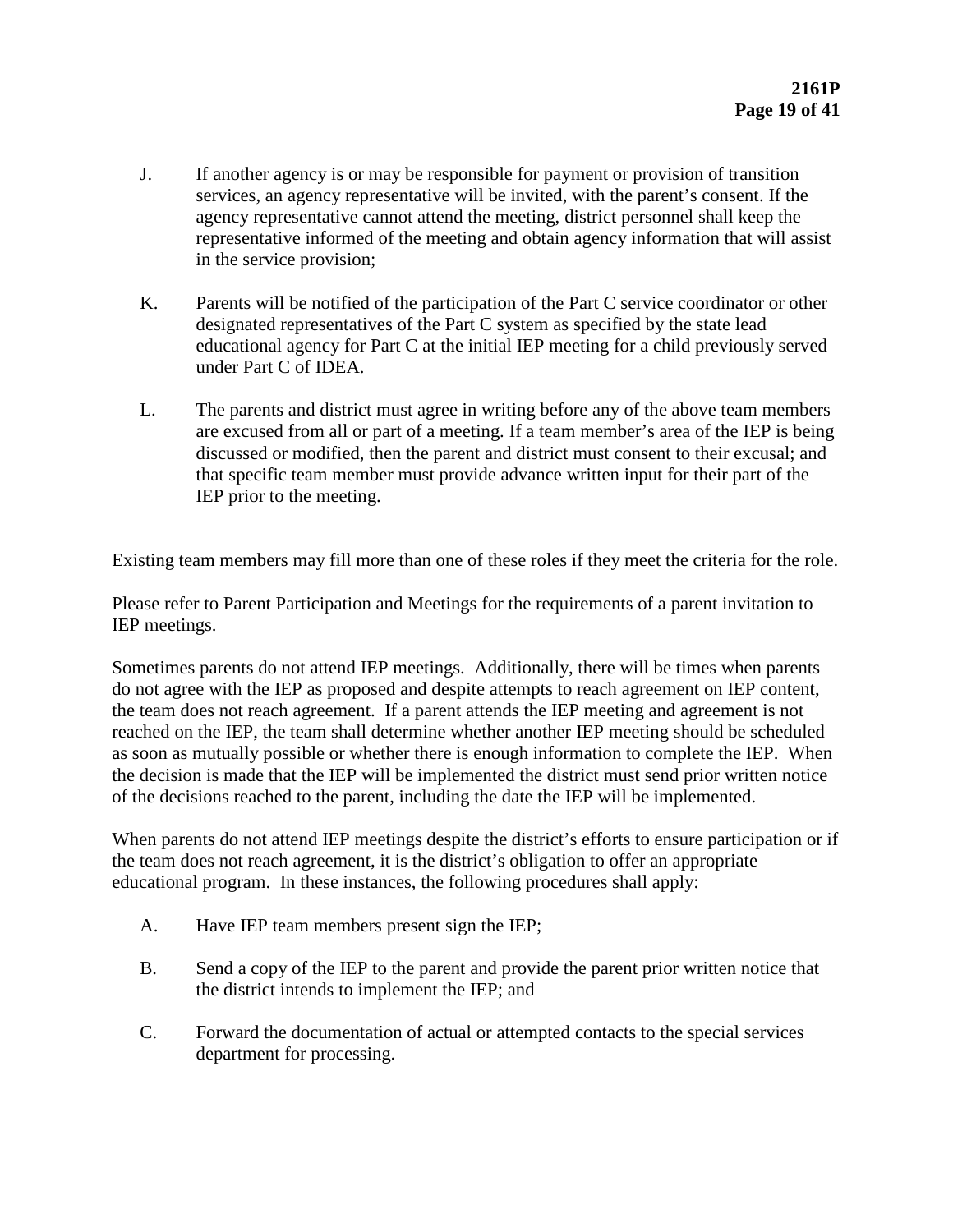When making changes to an IEP after the annual IEP meeting for a school year, the parent and the district may agree not to convene an IEP meeting for the purpose of making changes. The parent and the district must complete a written document indicating the changes and inform IEP team members and appropriate individuals of the changes. The IEP case manager will be responsible for completing the amendment. If the parent requests that the district revise the IEP to include the amendments, the IEP case manager will revise the IEP.

# 2. IEP Preparation and Content

IEP teams will consider the recommendations in the most recent evaluation to develop the IEP. In developing the IEP, the team should consider the following:

- A. The strengths of the student including academic, developmental and functional needs of the student and concerns of the parents for enhancing the education of the child;
- B. Whether positive behavioral interventions and supports, including a behavioral intervention plan, as defined by WAC 392-172A-01031, are needed to address the student's behavior;
- C. Whether the student with limited English proficiency has language needs;
- D. Whether Braille instruction is appropriate for a student who is blind or visually impaired;
- E. Whether a student has other language and communication needs; and
- F. Whether assistive technology devices or services are needed.

IEP content includes the following:

- A. Present levels of academic and functional performance, including a description of how the disability(ies) affect the student's involvement and progress in the general curriculum of preschool activities;
- B. Measurable academic and functional annual goals for the student, including benchmarks or short-term objectives (if the student is participating in the alternative assessments) that meet the student's needs resulting from the disability(ies) and enable involvement and progress in the general curriculum or in preschool activities and will meet the student's other educational needs;
- C. A statement of special education services, any necessary related services, supplementary aids and services to be provided to the student, and program modifications or supports for personnel so the student may advance toward annual goals, progress in the general curriculum, be educated and participate with other special education students and nondisabled students, and participate in extracurricular and other nonacademic activities;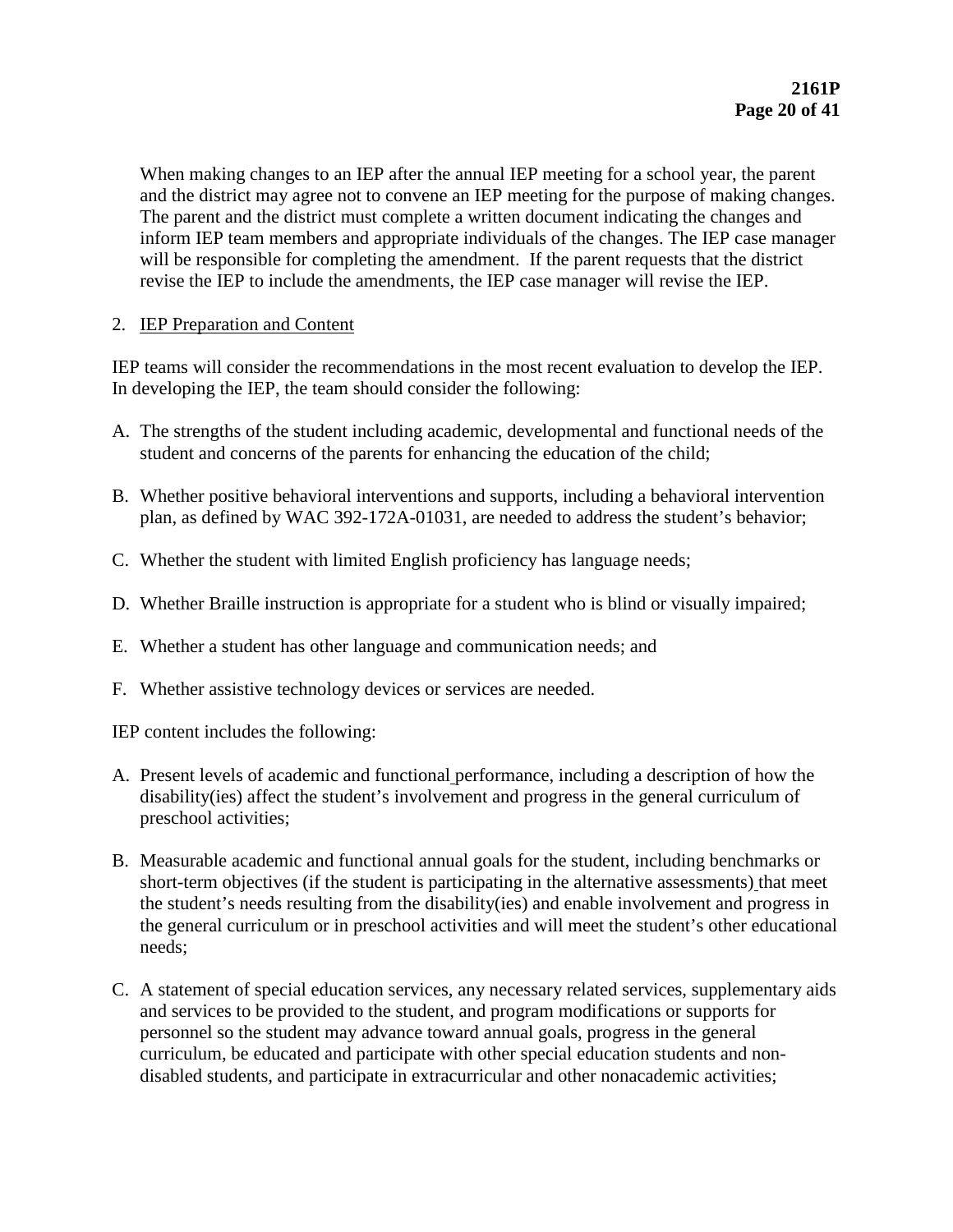- D. A statement of the extent, if any, that the student will not participate with non-disabled students in general classroom, extra-curricular, and non-academic activities;
- E. A statement of any accommodations provided in the administration of state or district-wide assessments of student achievement that are needed to allow the student to participate in the assessments. If the team determines the student will not participate in a particular assessment, the IEP will address why that assessment is not appropriate and why the particular alternative assessment is appropriate for the child.
- F. The date for beginning of services and the anticipated frequency, location, and duration of services and modifications;
- G. A statement of how the student's progress toward goals will be measured, how the student's parents will be regularly informed of their child's progress toward the annual goals, and whether the progress is sufficient to enable the student to achieve the goal by the end of the year. Measurement of the student's progress will be based on the data collected as designated on the IEP. The individual responsible for implementing the goal is responsible for maintaining the data used to measure progress. Information to the parents can be provided at the same time the district issues progress reports, report cards, or other agreed times identified in the IEP.
- H. Beginning at age 16, or sooner if the IEP team determines it is appropriate, a statement of needed transition services and any interagency responsibilities or needed linkages. The transition component must include appropriate measurable postsecondary goals based on age appropriate transition and assessments related to training, education, employment and independent living skills where appropriate; and the transition services (including courses of study) needed to assist the child in reaching those goals;
- I. A statement regarding transfer of rights at the age of majority. The IEP team leader will ensure that the student will be provided information regarding their rights, one year prior to the student turning 18 years of age. This will be documented on the IEP at the time of the IEP meeting
- J. Emergency response protocols, if determined necessary by the IEP team for the student to receive FAPE and parents provide consent. Emergency response protocols must meet the requirements stated in WAC 392-172A-02105;)
- K. A behavioral intervention plan (BIP), if determined necessary by the IEP team for a student to receive FAPE. The BIP must meet the requirements stated in WAC 392-172A-01301;
- L. The procedures by which parents/guardians will be notified of the use of isolation or restraint or a restraint device on their student *(see Procedure 3313P).*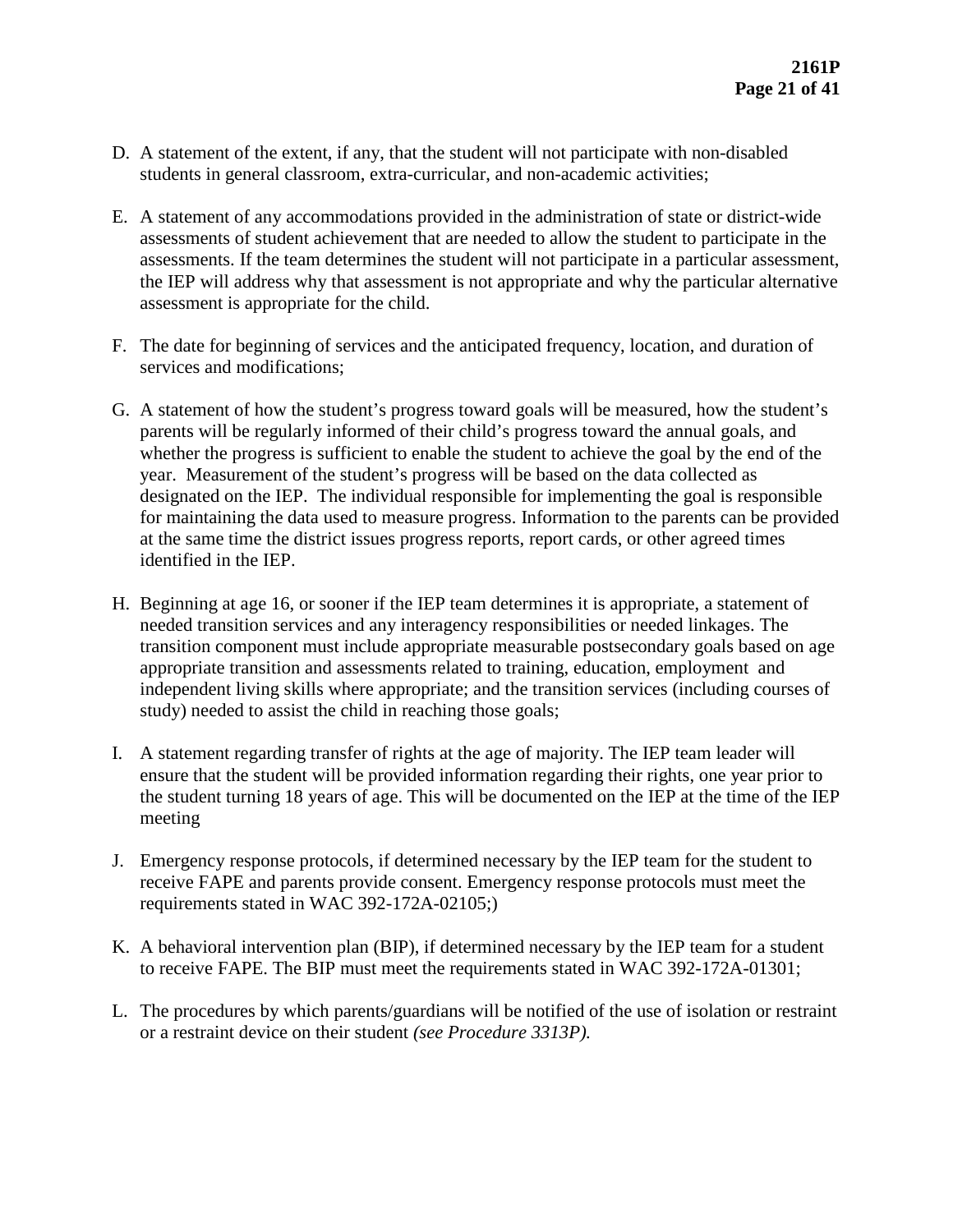- M. Extended school year services. The consideration for extended year services is a team decision, based on information provided in the evaluation report and based on the individual needs of a student. Extended school year services are not limited by categories of disability or limited by type, amount, or duration of the services. If the need for extended school year services is not addressed in the IEP and extended school year services may be appropriate for the student, the IEP team will meet by May 1 to address the need for extended school year services. Factors for the team to consider when determining the need for extended school year services may include but are not limited to the following:
	- Documentation of regression or difficulty regaining skills during pre- and post-school breaks;
	- Acute/chronic health problems that negatively impact the student's education;
	- When a student is beginning to show progress in a critical skill and the team determines that an extended program is appropriate; or
	- When a student is not making progress despite changing objectives, methods, materials, placement, or time.

## **Use of isolation, restraint and restraint devices:**

### A. **Definitions**

- 1. **Imminent:** The state or condition of being likely to occur at any moment or near at hand, rather than distant or remote.
- 2. **Isolation:** Restricting a student alone within a room or any other form of enclosure, from which the student may not leave. It does not include a student's voluntary use of a quiet space for self-calming, or temporary removal of a student from his or her regular instructional area to an unlocked area for purposes of carrying out an appropriate positive behavior intervention plan.
- 3. **Likelihood of serious harm:** A substantial risk that physical harm will be inflicted by a student:
	- a. upon his or her own person, as evidenced by threats or attempts to commit suicide or inflict physical harm on oneself;
	- b. upon another, as evidenced by behavior that has caused such harm or that places another person or persons in reasonable fear of sustaining such harm;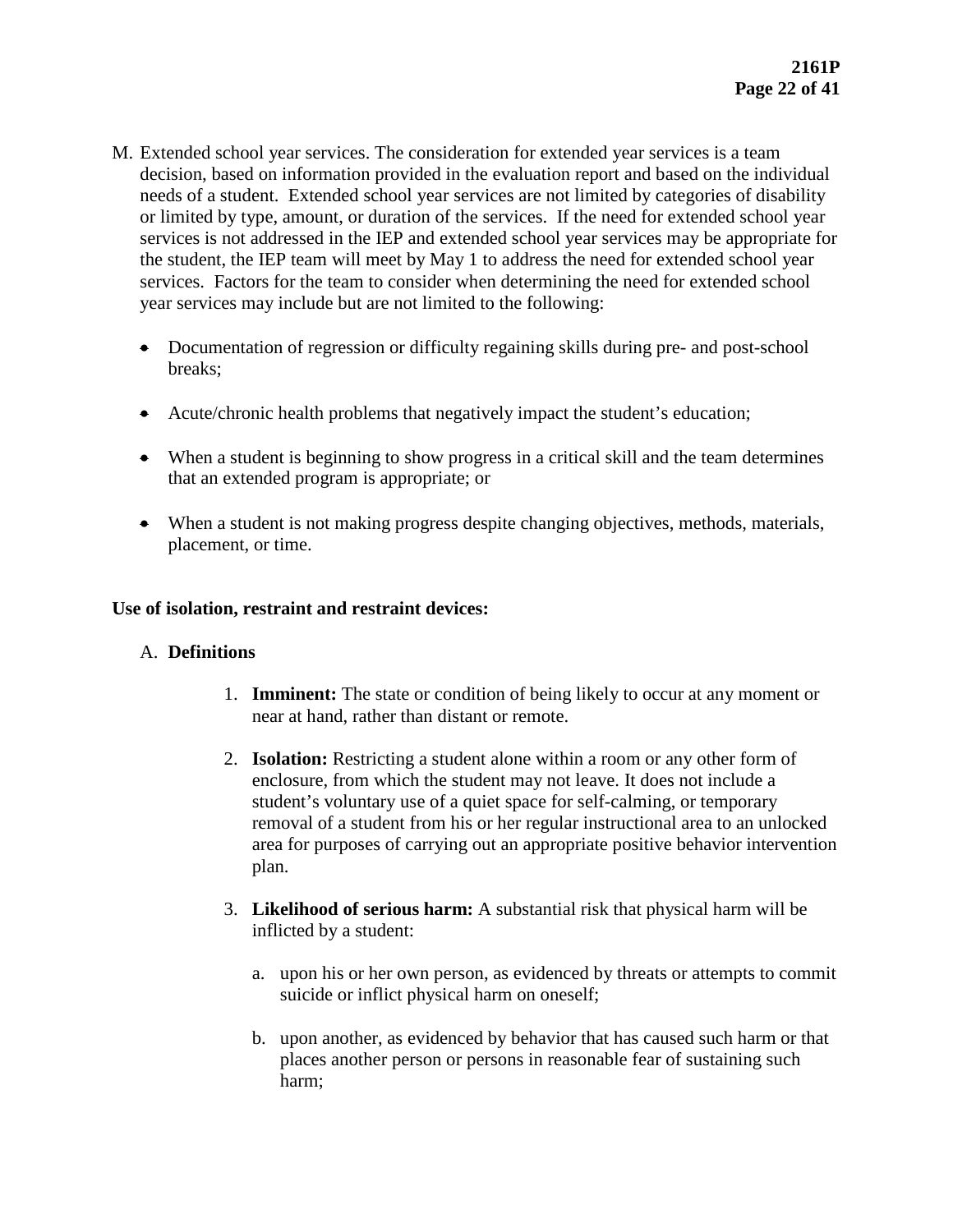- c. upon the property of others, as evidenced by behavior that has caused substantial loss or damage to the property of others; or
- d. after the student has threatened the physical safety of another and has history of one or more violent acts.
- 4. **Positive behavioral intervention:** Strategies and instruction that can be implemented in a strategic manner in order to provide alternatives to challenging behaviors, reinforce desired behaviors, and reduce or eliminate the frequency and severity of challenging behaviors. Positive behavioral interventions include the consideration of environmental factors that may trigger challenging behaviors and teaching a student the skills to manage his or her own behavior.

## **C. Conditions specific to use of isolation:**

- 1. The isolation must be discontinued as soon as the likelihood of serious harm has dissipated;
- 2. The enclosure will be ventilated, lighted and temperature controlled from inside or outside for purposes of human occupancy.
- 3. The isolation enclosure will permit continuous visual monitoring of the student from outside the enclosure.
- 4. An adult responsible for supervising the student will remain in visual or auditory range of the student at all times.
- 5. Either the student shall be capable of releasing himself or herself from the enclosure, or the student shall continuously remain within view of an adult responsible for supervising the student.
- 6. Any staff member or other adults using isolation must be trained and certified by a qualified provider in the use of isolation, unless trained personnel are not immediately available due to the unforeseeable nature of the emergency.

### **D. Conditions specific to use of restraint and restraint devices:**

1. Use of restraint devices by district employees during school-sponsored instruction or activities is not authorized in any circumstances unless there is reason to believe imminent death or serious bodily injury to the student(s) and/or other person would result without the use of the restraint device.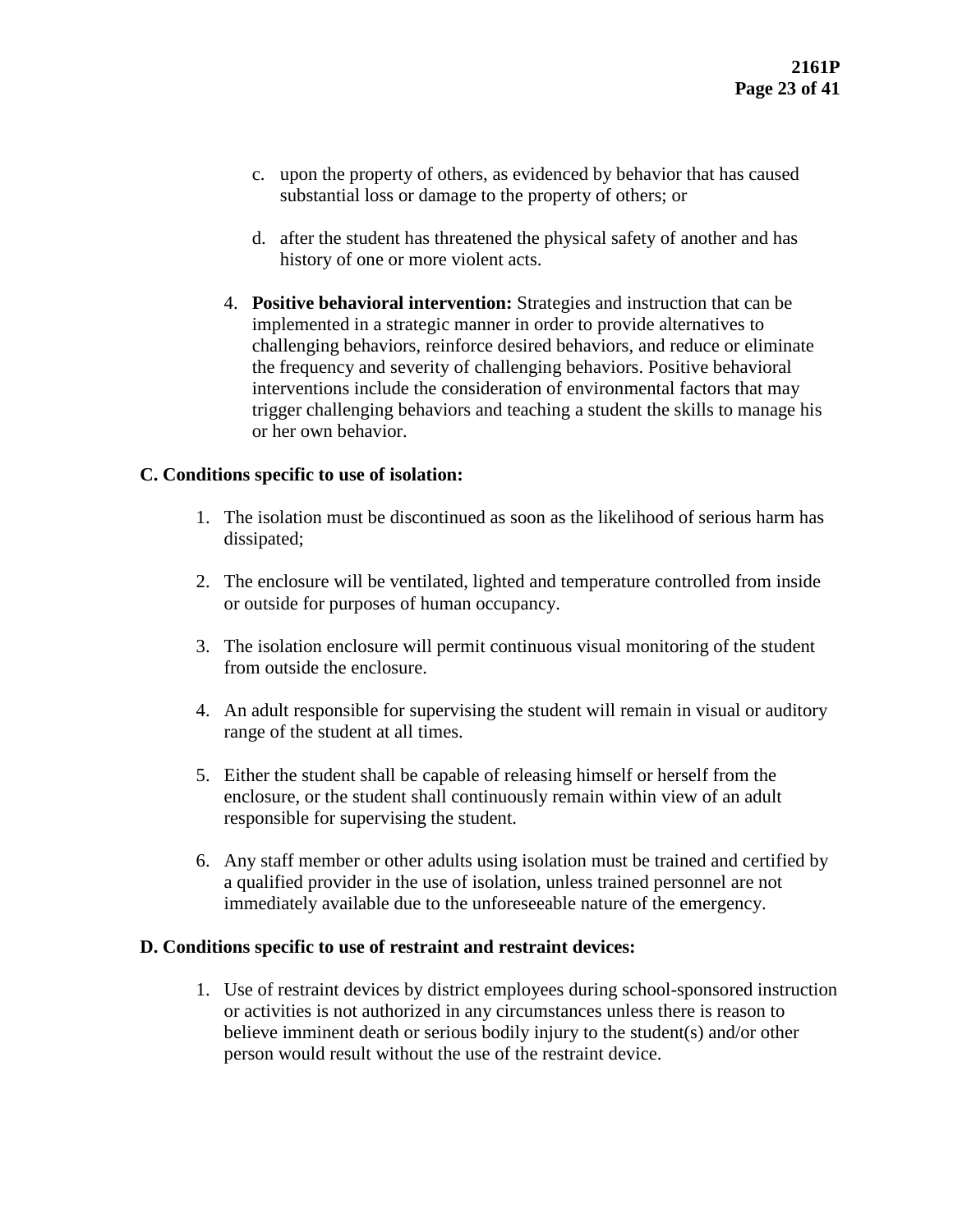- 2. The use of restraint or a restraint device must be discontinued as soon as the likelihood of serious harm has dissipated;
- 3. The restraint or restraint device will not interfere with the student's breathing;
- 4. Any staff member or other adults using restraint or restraint devices must be trained and certified by a qualified provider in the use of such restraint or restraint devices, unless trained personnel are not immediately available due to the unforeseeable nature of the emergency.

## **E. Documentation and Reporting Requirements**

Districts must follow the documentation and reporting requirements for any use of isolation, restraint, or a restraint device consistent with RCW 28A.600.485 and the parental notification requirement of RCW 28A.155.210. See Policy and Procedure 3313.

## 3. Transfer Students

Students who transfer from one district to another within the state continue to be eligible for special education and any necessary related services. When an eligible student transfers into the district, the building principal, school psychologist, or speech and language pathologist will notify the special services department. The IEP team will review the student's IEP to determine whether the district is able to implement the services on the IEP, as written, and will notify parents. If implementation of the IEP is not possible, the district will provide services that approximate the services on the old IEP until a new IEP can be developed. If it is necessary to develop a new IEP, the district will convene the IEP team as soon as possible.

When a student who was identified as eligible for special education transfers from out of state into the district, the building principal, school psychologist, or speech and language pathologist will notify the special services department as soon as possible. The IEP team will review the evaluation, eligibility documentation, and IEP to determine whether or not the student meets state eligibility criteria. If the student meets state eligibility criteria, the procedures described in the previous paragraph shall be followed to provide comparable services until the district develops an IEP for the student. If the student needs to be evaluated to determine eligibility in this state, the school psychologist or speech and language pathologist will notify the parents, obtain consent, and evaluate the student for eligibility within 35 school days of the receipt of the parent's consent. The district, in consultation with parents, will continue to provide special education services comparable to the services on the student's IEP, pending the results of the initial evaluation.

The district must take reasonable steps to promptly obtain records, including IEP supporting documents and any other records related to special education or related services from the previous school. The school psychologist, speech language pathologist or other team evaluation leader is responsible for obtaining records and ensuring follow-up if the records are not provided.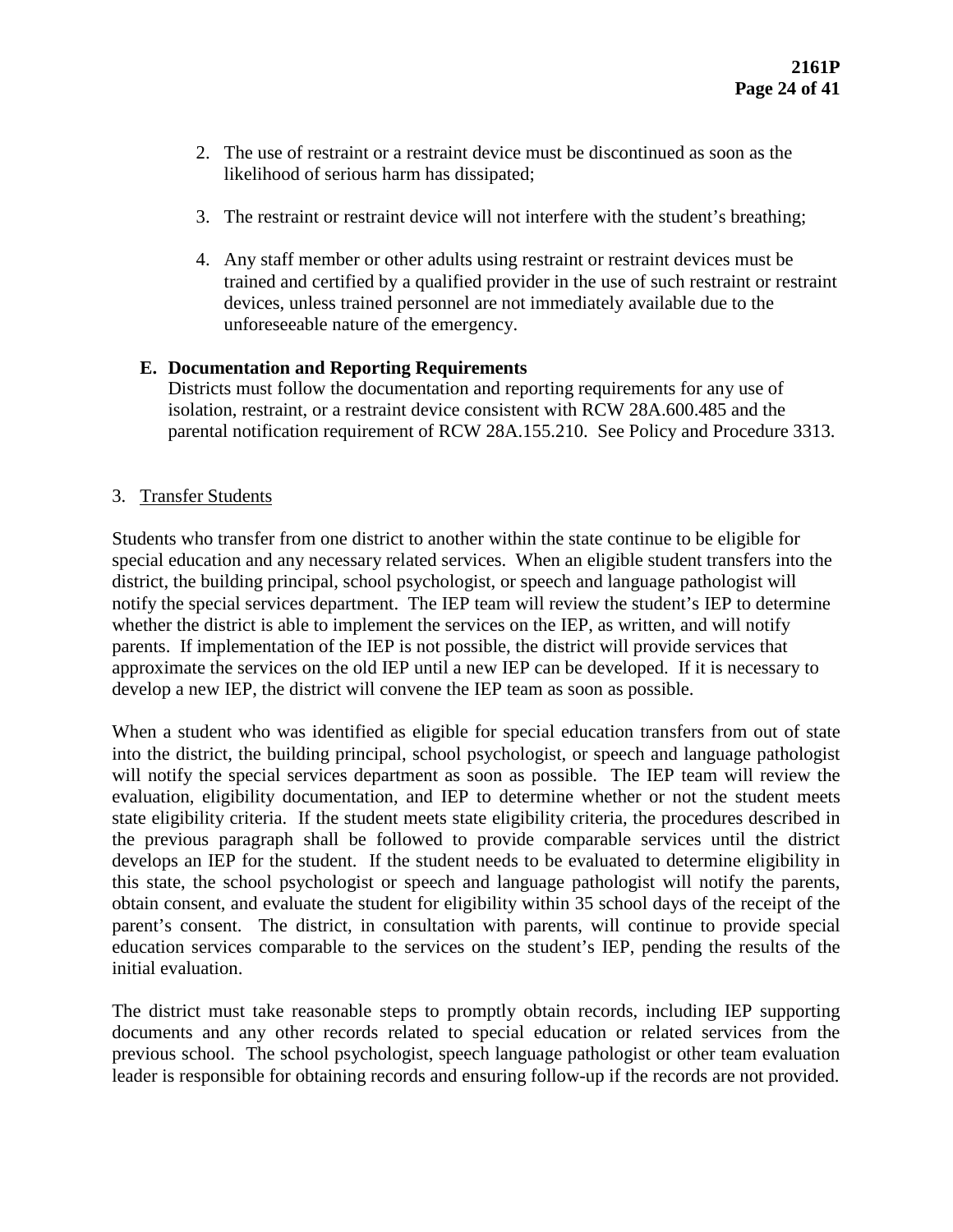#### 4. Placement

No student may receive special education and related services without being determined eligible for services, and thus the evaluation process and IEP development precedes the determination of the special education placement. When a student has been evaluated and the evaluation team and parents have determined student eligibility and the need for special education and related services, programming decisions must occur. These decisions are made on the basis of information generated through the evaluation and IEP processes. The actual program is considered within the context of least restrictive environment (LRE) and the continuum of placement alternatives, which are reviewed below. When determining initial eligibility for special education, including determination of the appropriate placement, the parents or adult student must provide written consent to services before the student receives special education services. If the parents do not consent to the provision of special education and related services, the district will offer and explain the benefits of mediation. If the mediation option is not effective, the district will not provide special education services to the student. The district will notify the parents that the student is eligible for services and that the district is willing to provide the services when the parents provide written consent. The notification will also inform parents that the district has no FAPE obligation to the student when parents refuse to provide consent.

When programming decisions are addressed by the IEP team, proper consideration must be given to the least restrictive environment. Within the educational setting, the disabled student should be placed, whenever possible, as follows:

- A. In the school the disabled student would normally attend; and
- B. With nondisabled students in the general education setting, to the maximum extent appropriate.

Special classes, separate schools, or removal of students with disabilities from the general education environment occurs only when the nature or severity of the disability is such that education in the general education classroom with use of supplementary aids and services cannot be satisfactorily achieved.

If the IEP team believes the student will not be successful within the general education classroom, the team will consider the following:

- A. The educational benefits of placement full-time in a regular classroom;
- B. The non-academic benefits of such a placement;
- C. The effect the student will have on the teacher and other students in the regular classroom; and
- D. The costs of placing the student in the regular classroom.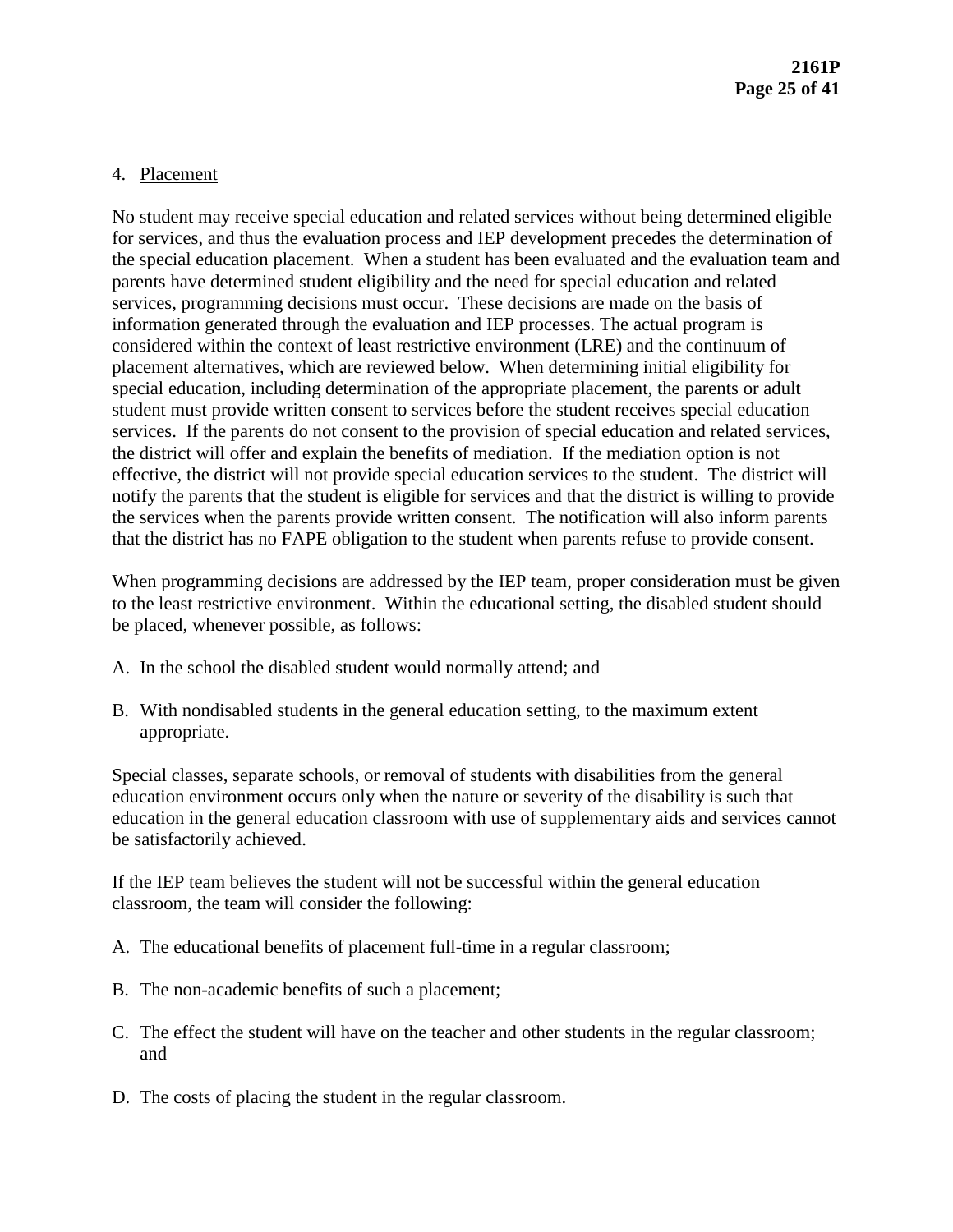The degree to which the student is to be integrated into the general classroom setting is dependent upon the evaluation-identified needs of the student. This placement is to occur unless the nature of the needs is so severe that this cannot be satisfactorily achieved, even with supplementary aids and services. If the placement is in another building, the appropriate educational placement will be as close to the student's home as reasonably appropriate.

Within the nonacademic setting, students will be provided nonacademic and extracurricular activities with nondisabled students as specified on the IEP and described in WAC 392-171A-02025. Limits on nonparticipation or conditions of participation must be designated in the IEP.

The district will also make opportunities available for special education students to participate with non-disabled students in district elective courses or special course offerings.

Within the district, a range of placement options exists with inclusion, resource room, Tier III intensive support, self-contained, life skills, adaptive life skills, homebound, and out-of-district provisions. These options are intended to address the individual needs of students, and they are considered according to the process described below.

The placement of each student with a disability will be determined annually or sooner, if appropriate, by the IEP team. The appropriateness of placement options will be based upon various decisions, including the following:

- A. Data-based judgments in IEP development;
- B. Data-based judgments in determining LRE;
- C. The reasonable probability of the placement option(s) assisting the student to attain annual goals and objectives and the quality of services needed;
- D. The consideration of potentially harmful effects upon the student or on the quality of services needed.

Placement options along the continuum must include alternative placement options identified in the definition of special education and make provisions for supplementary services such as resource room or itinerant instruction to be provided in concert with the general education placement.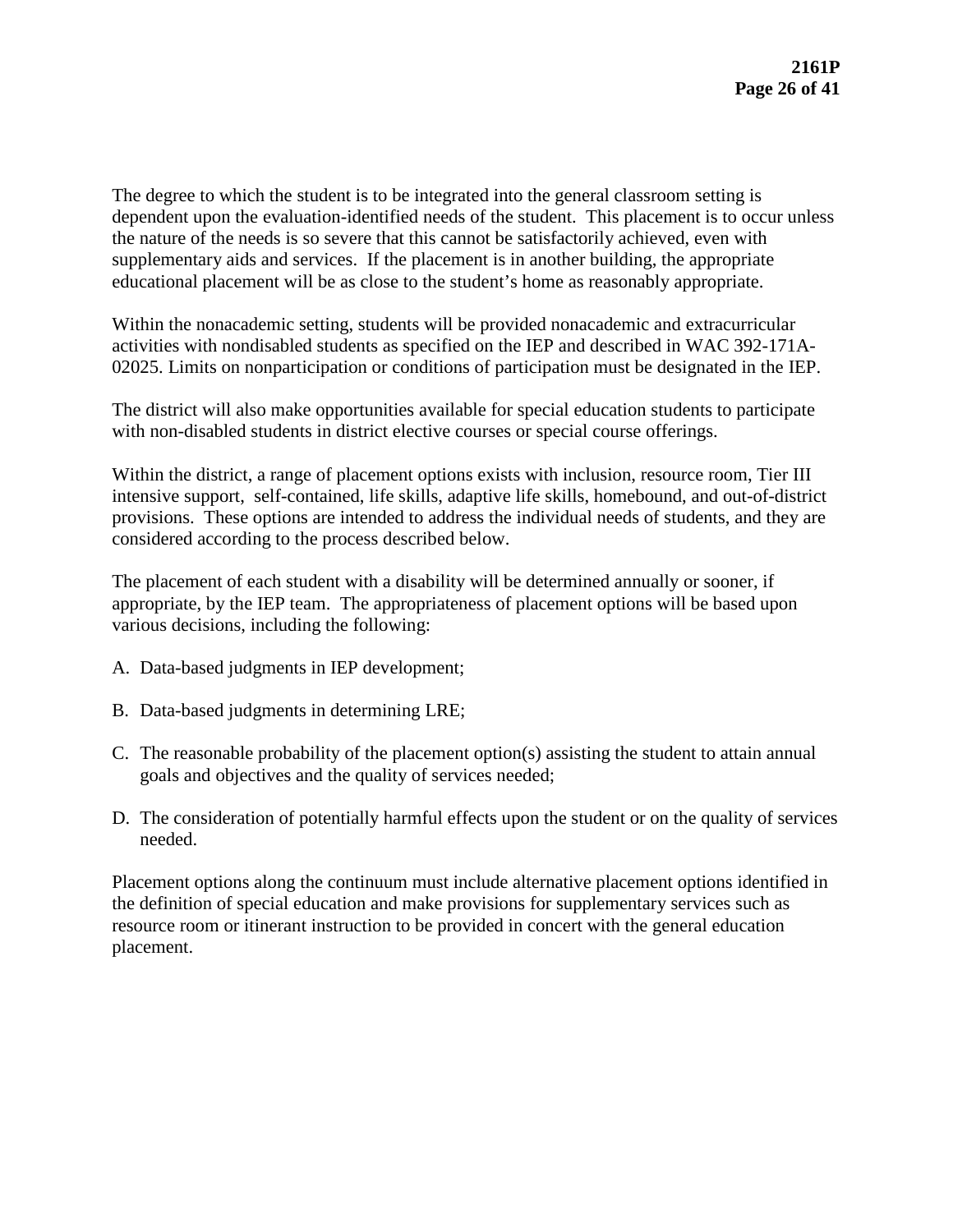## XVI. Students Unilaterally Enrolled in Private Schools by Parents

On November 1 of each year, the district shall conduct an annual count of the number of private school special education students residing in the school district boundaries, who are unilaterally enrolled by their parents in a private school located within the district boundaries. . Prior to November 1, the district director of special services or designee shall consult with appropriate representatives of private schools and representatives of parents of private school students to decide how to conduct the annual count. The purpose of the child count is to determine the proportionate amount of money the district must spend on providing special education and related services, including transportation, to private school or preschool students in the next fiscal year.

The district is required to spend a proportionate amount of federal special education Part B and Section 619 funds to provide special education and related services to private school students. In order to determine which students will receive services, what services will be provided, how and where the services will be provided, and how services provided will be evaluated, the district shall consult with appropriate representatives of private school students. The district shall make the final decision with respect to services to be provided to eligible private school students. Private schools will be notified by the special services designee regarding identification and services that are provided to students attending nonprofit private schools. Each year the district will make attempts to meet with representatives of students who are unilaterally placed in private schools. Representatives of eligible private school students may include either a representative from the school or the parents.

The Special Services Director or designee is responsible for private school involvement and service plan development. A private school student has no individual entitlement to any service or amount of service he/she would have received if enrolled in the district. However, for each private school student receiving special education related services, the district shall initiate and conduct meetings to develop, review, and revise a services plan describing the specific special education and related services the district will provide. The services plan meet IEP content requirements as appropriate; and (2) be developed, reviewed, implemented, and revised annually. The district shall make every effort to include a representative from the private school at each meeting. If the private school representative is not able to attend, the district shall use other methods, including individual or conference telephone calls to assure the representative's participation.

Private school students may receive a different amount of services than special education students in public schools. However, the services provided to special education private school students will be provided by personnel meeting the same standards as personnel providing the services in the district.

Services to students in private schools not subject to sectarian control or influence may be provided on-site. District personnel may be made available to nonsectarian private schools only to the extent necessary to provide the services required if those services are not normally provided by the private school. Services shall not include payment of nonsectarian private school teacher or other employee salaries, except for services performed outside regular private school hours and under public supervision and control.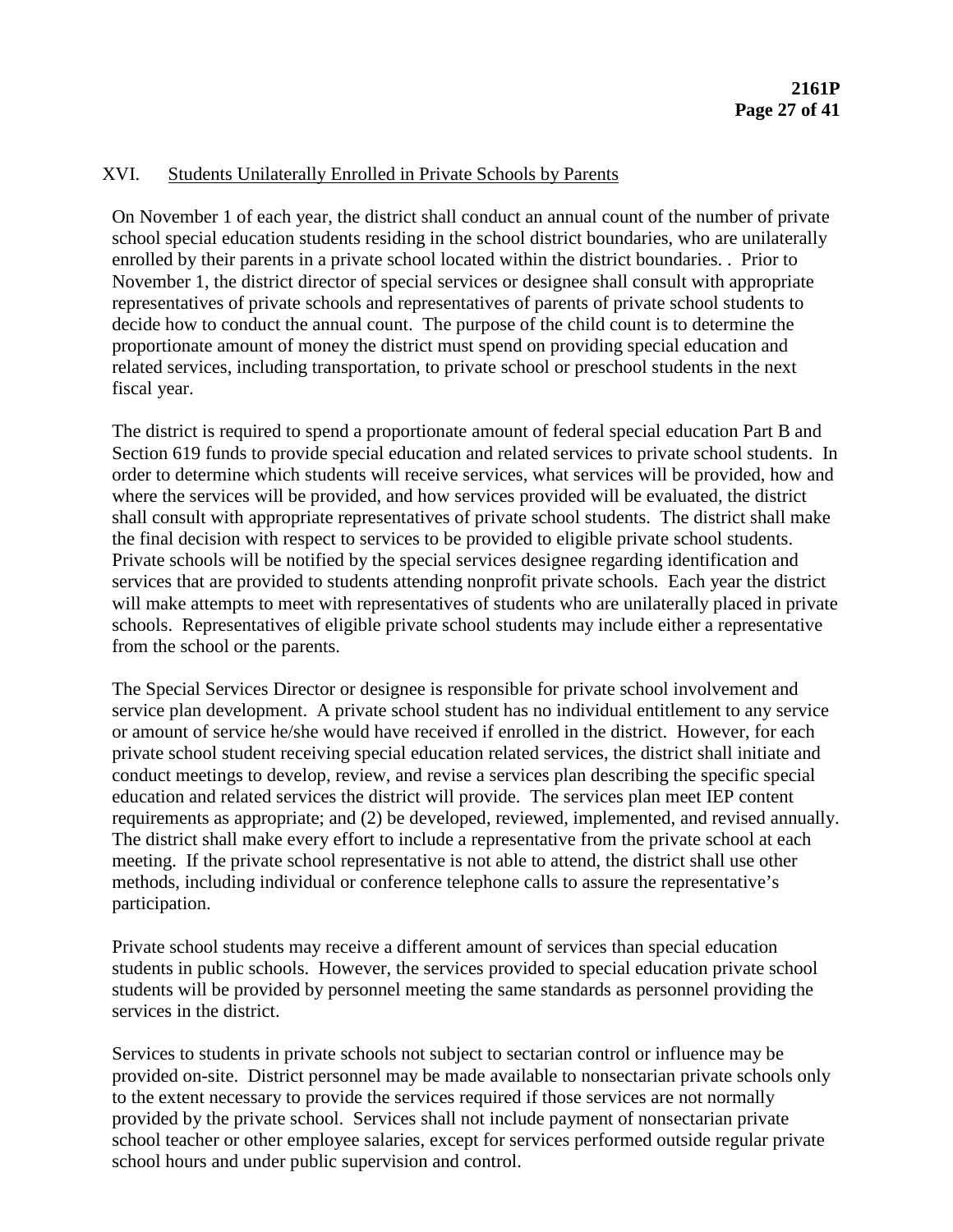Equipment and/or supplies may be placed on nonsectarian private school premises for the period of time necessary for the services plan program, but the district shall retain and exercise title and administrative control of said equipment and/or supplies. The district shall keep records and made an accounting to assure that said equipment and/or supplies are used solely for the services plan program. Said equipment and/or supplies shall be removed, if necessary, to avoid use for other purposes or if no longer needed for the services plan program. No district funds shall be used for repairs, minor remodeling, or construction of private school facilities.

The district shall provide services to students in private schools subject to sectarian control or influence in a manner that (1) maintains physical and administrative separation between the private and public school programs, and (2) does not benefit the private school at public expense.

### Revocation of Consent

Parents may revoke consent for the continued receipt of special education and related services. If parents revoke consent, the staff member receiving the revocation will forward the revocation to the Director of Special Services.

Upon receipt of the parent's written notice of revocation, the school psychologist, speech language pathologist or team evaluation leader:

1. Will provide prior written notice for a reasonable time before the district stops providing services. The notice will include information about the effect of revocation and will inform the parent of the date the district will stop providing special education and related services.

Discontinuation of special education and related services in response to the parent's written revocation will not be in violation of FAPE and eliminates the district's requirement to convene an IEP meeting or develop an IEP. However, the district does have a continuing Child Find duty, and staff will follow referral procedures if they believe the student should be referred for special education. In addition, parents may request that the district conduct an initial evaluation for eligibility for special education services after they have revoked consent for continued services.

### XVII. Procedural Safeguards – Consent

The district will obtain informed, written parental consent before the following:

- A. Conducting an initial evaluation;
- B. Providing initial special education and related services to a special education student; and
- C. Conducting a re-evaluation if the reevaluation includes administration of additional assessments.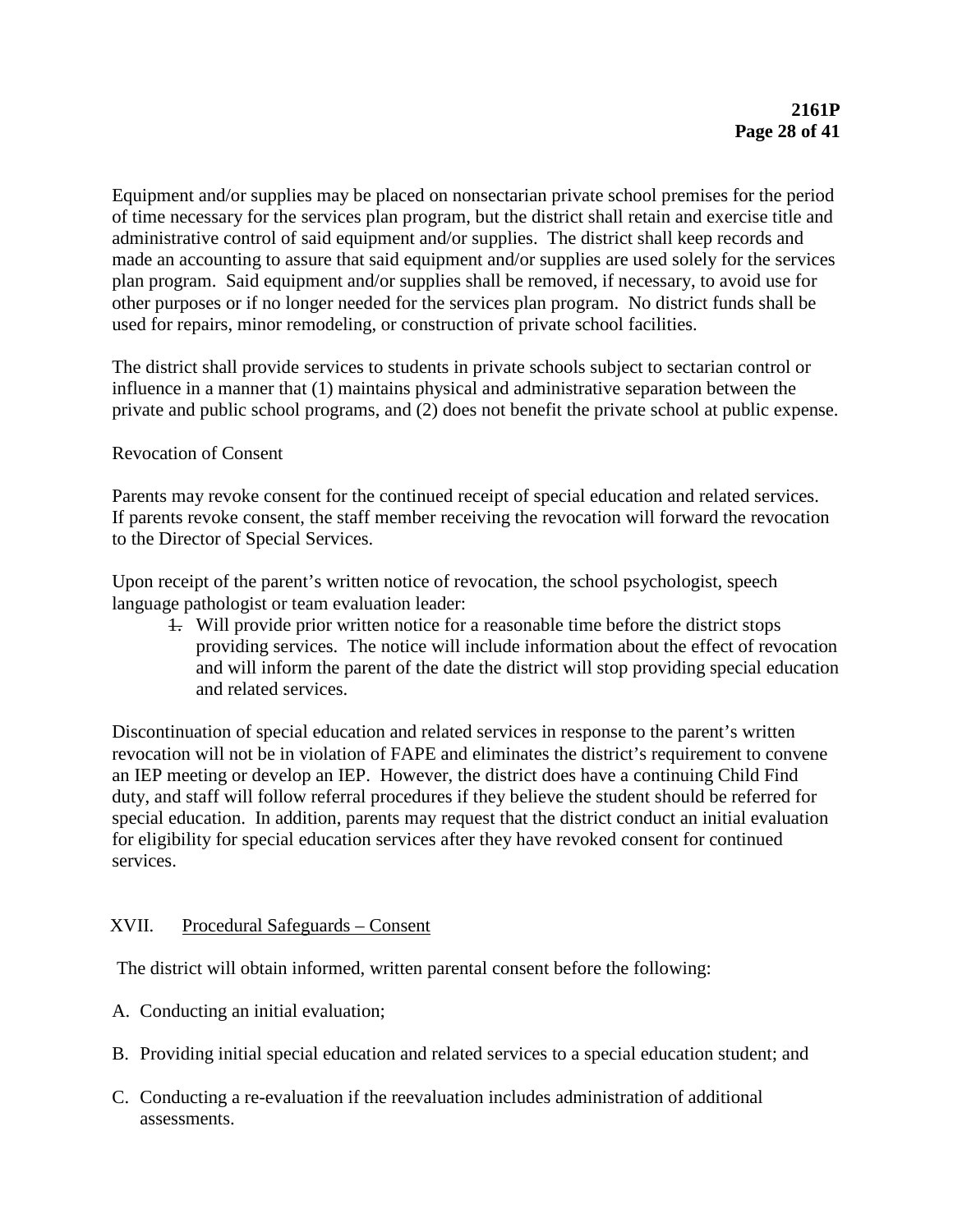Parental consent is not required to review existing data as part of an evaluation or re-evaluation or to administer a test or other evaluation that is administered to all students unless consent is required from the parents of all students.

Informed consent means that the parent or adult student:

- A. Has been fully informed of all information relevant to the activity for which the district is seeking consent and that the information is provided in his/her native language or other mode of communication;
- B. Understands and agrees in writing to the activity for which consent is sought, and the consent describes the activity and lists any records which will be released and to whom; and
- C. Understands that the granting of consent is voluntary and may be revoked at any time.
- D. If consent is revoked, the revocation does not negate an action that has occurred after the consent was given and before the consent was revoked.

The district may not use a parent's refusal to consent to one service or activity to deny the parent or child any other service, benefit, or activity of the district. If the district is unable to obtain consent, the district may use mediation procedures to obtain a parent's consent or request a due process hearing asking the administrative law judge to override the parent's refusal to consent to an evaluation. The district may not request a due process hearing to override a parent's refusal to consent to initial special education services. The district may not use mediation or due process procedures to override a parent's refusal to consent to an evaluation or reevaluation if the student is home schooled or enrolled in a private school.

# XVIII. Notice of Procedural Safeguards

In addition to protections provided to parents of eligible students, parents also have procedural safeguard protections when a student's identification, evaluation or placement is at issue. The school district shall provide a copy of procedural safeguards notice to the parents of , and adult students one time a year and:

- A. Upon initial referral for evaluation;
- B. Upon receipt of request of the parent's first state complaint and first request for due process hearing in a school year; and
- C. Upon a disciplinary action that will result in a change of
- D. Upon request by the parent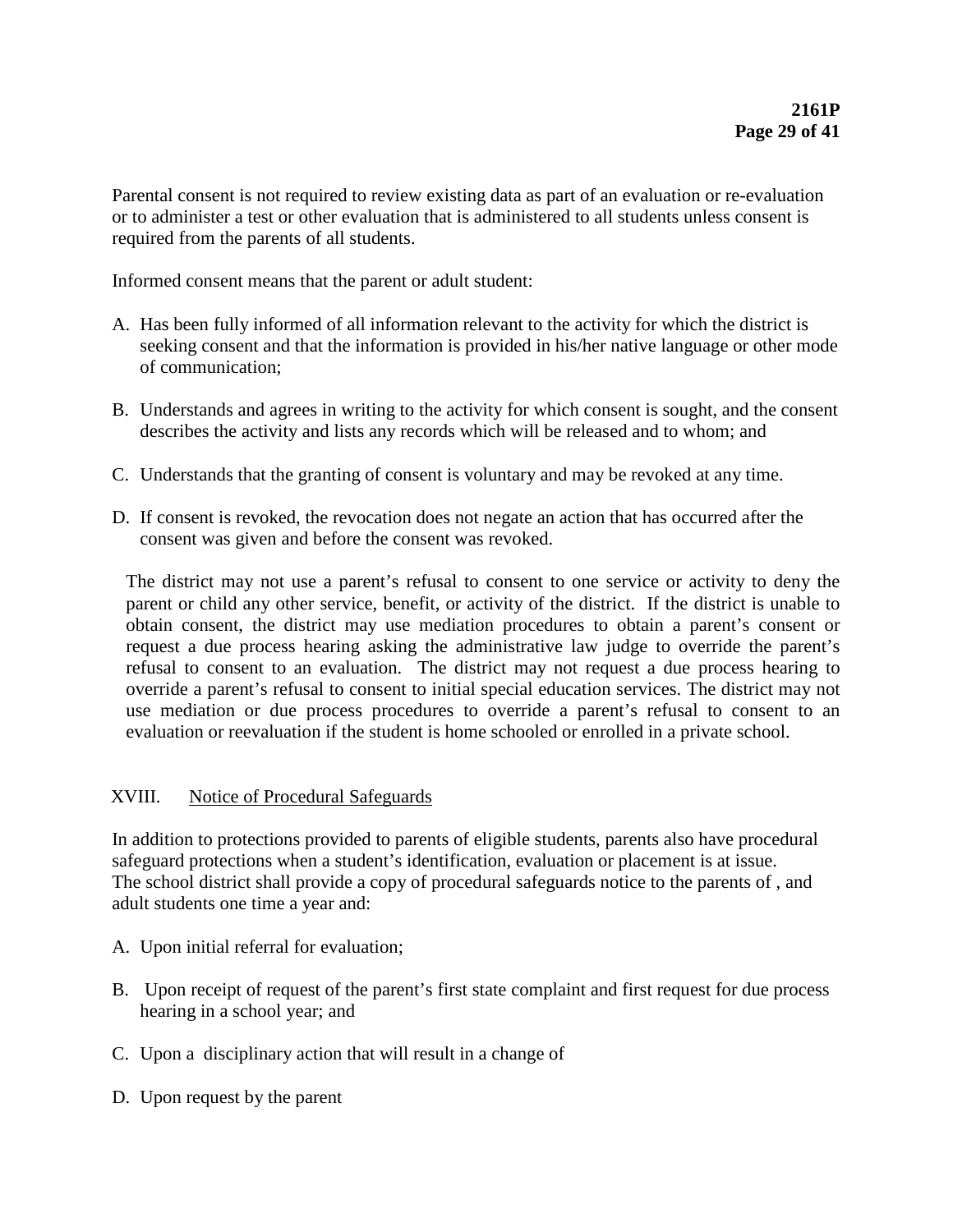The procedural safeguard notice used by the district includes a full explanation of all the procedural safeguards relating to independent educational evaluation; prior written notice; parental consent; access to educational records; procedures for students who are subject to placement in an interim alternative educational setting; requirements for unilateral placement by parents of children in private schools at public expense; state complaint procedures; the child's placement during pendency of due process proceedings, including requirements for disclosure of evidence, mediation, due process hearings, civil actions, and attorney fees. Copies of the district special education procedural safeguards are available at the district office and all school sites or on the district web site.

# XIX. Prior Written Notice

The district will provide prior written notice to parents or adult students whenever the district proposes or refuses to change the identification, evaluation, educational placement, or provision of a free appropriate public education to the student. The prior written notice will include the following:

- A. A statement that the parents have procedural safeguard protections and, if a copy of the procedural safeguards do not accompany the notice, a statement that describes how a copy of the statement of procedural safeguards may be obtained;
- B. A description of the action proposed or refused by the district;
- C. An explanation of why the district proposes or refuses to take the action and a description of other options the district considered and the reasons why the options were rejected;
- D. A description of any other factors that are relevant to the district proposal or refusal;
- E. A description of each evaluation procedure, test, record, or report the district used as a basis for the proposal or refusal; and
- F. A description of any evaluation procedures the district proposes to conduct and sources for parents to contact to obtain assistance in understanding the procedural safeguards provision of this chapter.

Prior written notice of the procedural safeguards must be provided in the native language of the parents or other mode of communication used by the parents unless it is clearly not feasible to do so. If the native language or other mode of communication of the parents is not a written language, the district will take steps to ensure that the notice is translated orally or by other means to the parents. This may involve the following: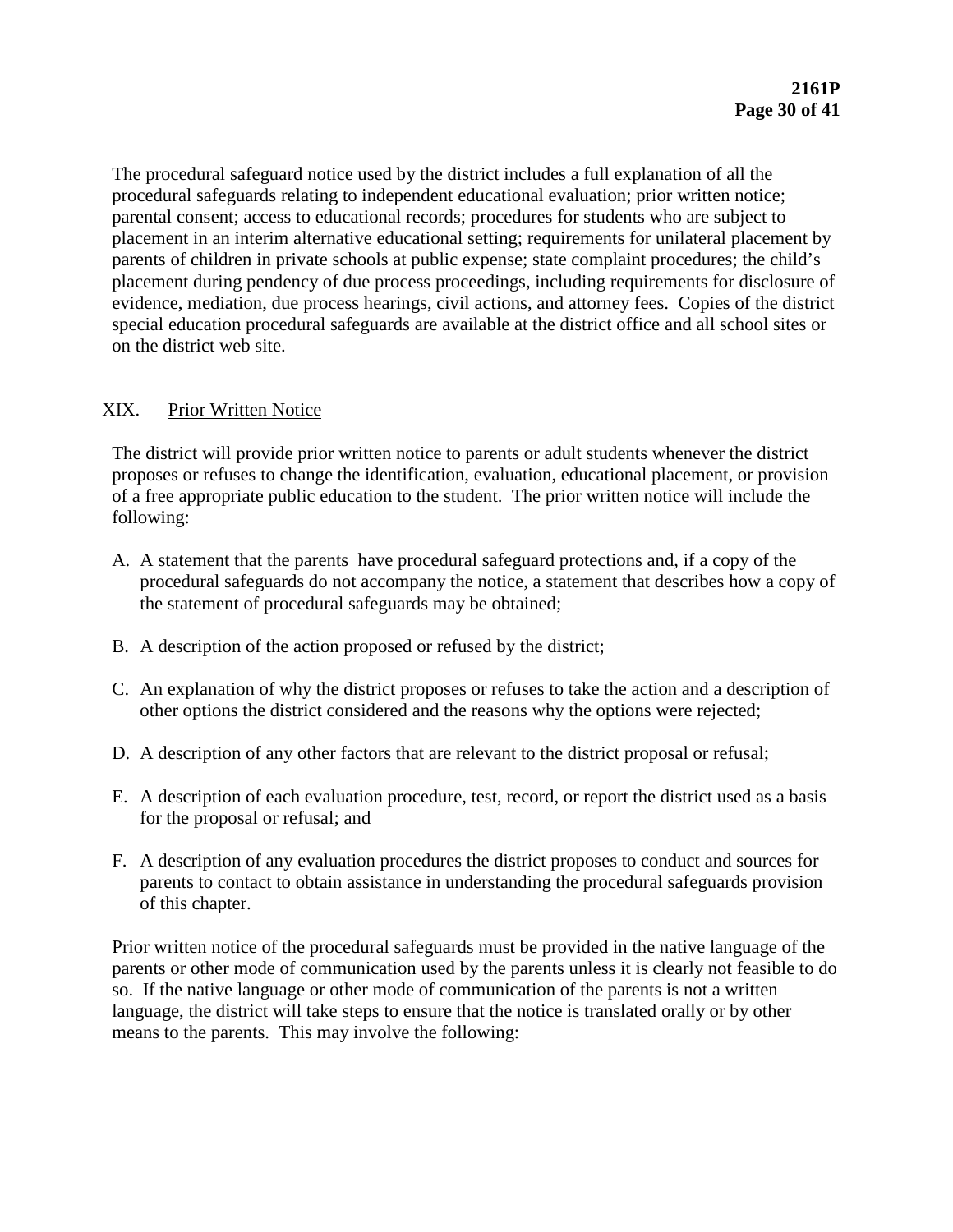- A. Arranging for an interpreter if English is not the native language of the parents or if the parents have a hearing impairment; or
- B. Providing notice orally if the written language is not a native language.

The district will document in writing the attempts to explain this information so the parents understand the content of the notice.

# XX. Transfer of Educational Rights to an Adult Student

When a special education student reaches the age of 18, all educational rights under Part B of the IDEA, previously exercised by the parent, transfer to the student, unless the student is determined to be incapacitated as to person in a guardianship proceeding. When the student turns 18, the district will send any required notices to both the parents and the adult student.

At the IEP meeting occurring one year before the student turns 18, the district will inform the parents and the student that educational rights will transfer to the student; and the district will inform the student about those educational rights. This information will be documented on the IEP.

# Appointment of an Educational Representative

A student over the age of eighteen is presumed to be capable of making educational decisions and able to provide informed consent unless he or she is determined to be "incapacitated" through a legal guardianship proceeding. If a parent, another interested party, or the district believes that a student over the age of eighteen is unable to provide informed consent or to make educational decisions, and the student does not have a legal guardian, the parent or other interested party may ask the district to appoint an educational representative. This determination will only be made if two separate professionals state that they conducted an examination and interviewed the student, and concluded the student is incapable of providing informed consent. The district will inform the student of the decision and appoint either, the spouse, the student's parents, another adult or a surrogate educational representative to represent the student. The appointment of the educational representative will continue for one year.

The student or other adult may challenge the certification at any time. If a challenge occurs, the district will not rely on the education representative, until the representative is recertified.

# XXI. Confidentiality and Records Management

The superintendent or designee is responsible for maintaining the confidentiality of personallyidentifiable information pertaining to special education and all other students. The superintendent will maintain, for public inspection, a current list of the names and positions of district employees who have access to personally identifiable information for special education students. The district will provide parents and adult students, upon request, a list of the types and locations of educational records collected, maintained, or used by the district.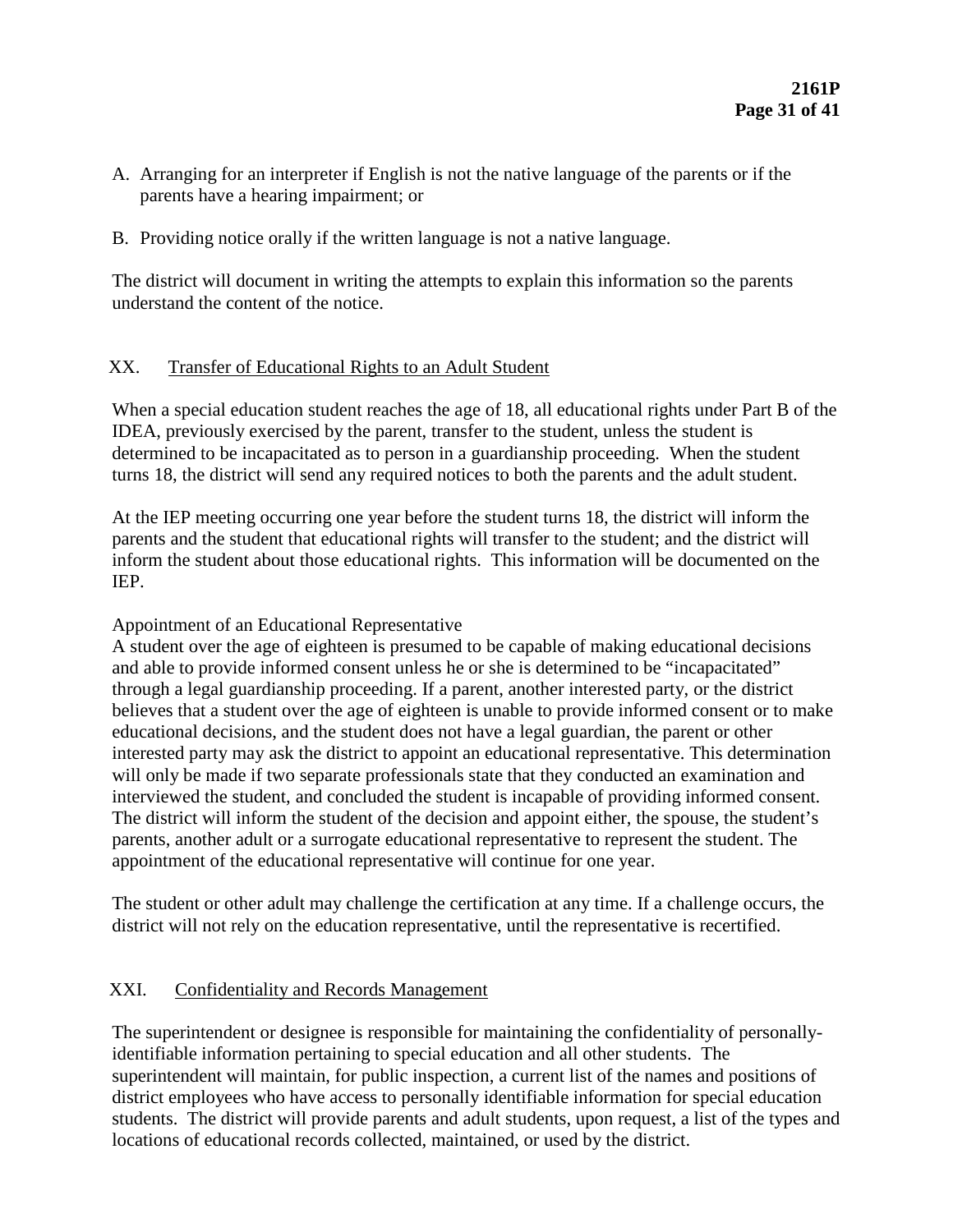The district will provide training on procedures to protect the confidentiality of personallyidentifiable information on an annual basis to employees collecting or using personallyidentifiable information. The training will address the protections outlined in WAC 392-172, state law, and federal regulations implementing the Family Educational Rights and Privacy Act, FERPA, (34 CFR Part 99).

Upon request, the parents of a special education student or adult student will be afforded an opportunity to inspect, review, and challenge all educational records, including, but not limited to, the identification, evaluation, delivery of educational services, and provision of free appropriate public education (FAPE) to the student. The district shall comply with the request promptly and before any meeting regarding an individualized education program or hearing relating to the identification, evaluation, delivery of educational services, or provision of FAPE to the student, including disciplinary proceedings. In any case, the district shall respond no more than 45 calendar days after the date the district received the request. If an educational record includes information on more than one student, the parents (and/or adult student) may only inspect and review information relating to their child. School personnel receiving requests for educational records will immediately forward the request to the director of special services.

If parents believe the information in an education record is inaccurate, misleading, or violates the privacy or rights of the student, they may request that the district amend the information. Policy and Procedure 3600, Student Records, describes the process and timelines for challenges and hearings regarding student records.

The district follows the guidelines for records retention outlined in the General Records Retention Schedule and Records Management Manual provided by the Secretary of State. The district shall inform parents or adult students when personally-identifiable information collected, maintained, or used is no longer needed to provide educational services to the student. The information shall be destroyed at the request of the parents or adult student or will be provided to the parents or adult student upon request. However, a permanent record of the student's name, address, phone number, grades, attendance record, classes attended, grade level completed, and year completed will be maintained without time limitation.

Records management is also governed by Policy and Procedure 4040; Public Access to District Records.

# XXII. Surrogate Parents

A surrogate parent is a person appointed by the school district to act on behalf of a student to help ensure the rights of the student to a free and appropriate public education (FAPE) when a parent cannot be identified, the whereabouts of the parent are unknown, or the student is a ward of the state.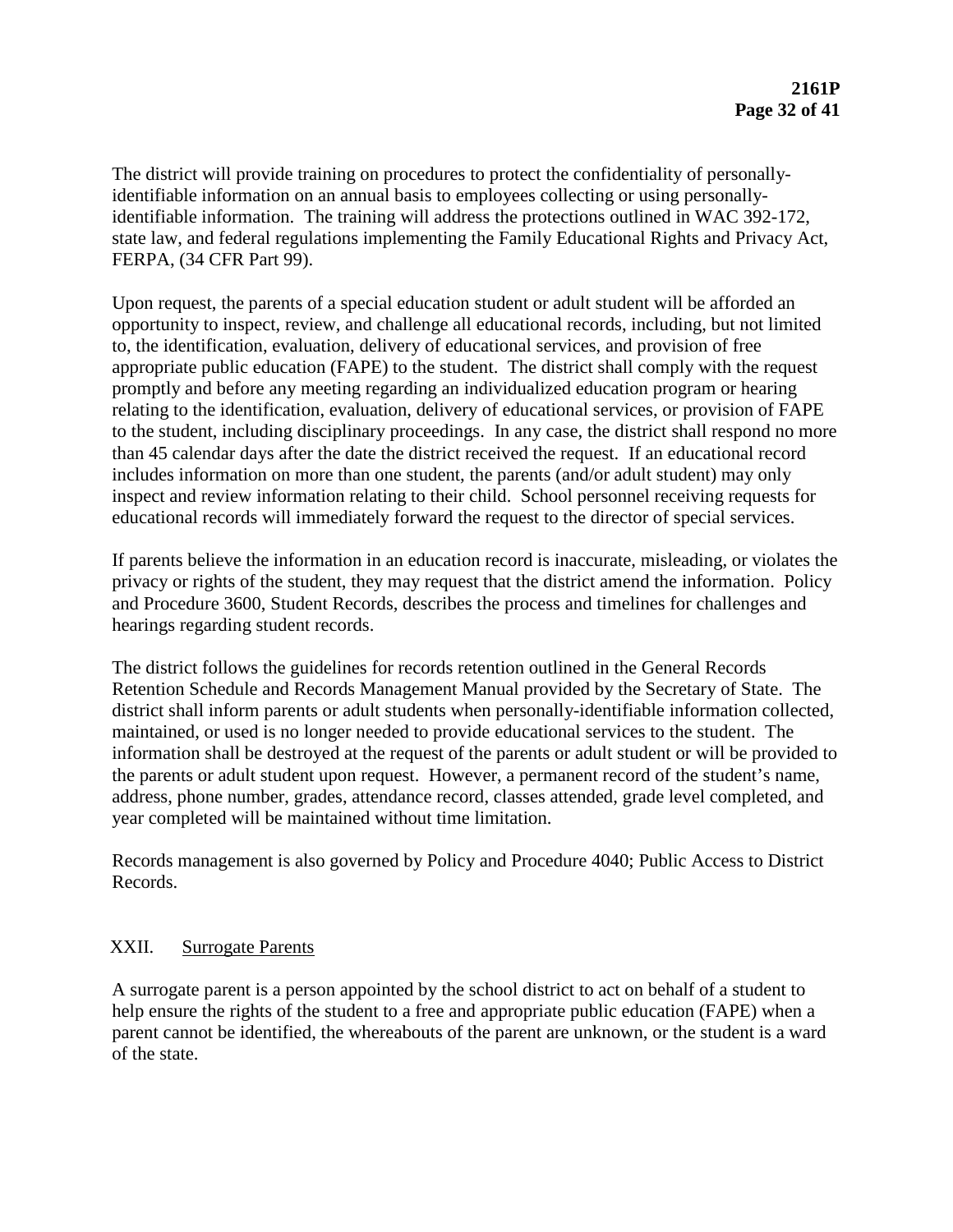The special services department is responsible for determining the need for appointment of a surrogate parent.

Natural or adoptive parents, persons acting in the place of a parent such as stepparents or relatives, and persons with legal custody or guardianship are considered parents. Students who are homeless and not living with a parent may need a surrogate parent.

The following are guidelines for the district to follow to assist in determining the status of the parent's rights to make educational decisions. In cases where the student is in foster care, the district must determine the legal custodial status of the child.

- A. Parents who have voluntarily placed their child in state placement still retain legal custody of the child and retain the right to make educational decisions. In this situation the student is not a ward of the state.
- B. Parents whose children are placed in group care, pending a determination of dependency, may still retain the right to make educational decisions unless otherwise ordered by the court.
- C. When a disposition order and order of dependency are issued, the state becomes the legal as well as physical custodian of the child. Parents no longer have the right to make educational decisions during this stage of dependency.
- D. Parents whose parental rights have been terminated no longer have the right to make educational decisions on behalf of the child.

When a student is placed in foster care, the district will work with parents, case-workers, foster parents, and others who have knowledge of the student's legal status in order to determine the need for appointment of a surrogate.

When selecting a surrogate parent, the district will select a person willing to participate in making decisions regarding the student's educational program, including participation in the identification, evaluation, placement, and provisions of FAPE to the student.

If a student is referred for special education or a special education student transfers into the district who may require a surrogate parent, the district special services office will be notified of the potential need. The special services office will then select a trained individual who can adequately represent the student to ensure that all student rights are observed.

The person selected as a surrogate must meet the following criteria:

A. Must have no interest that conflicts with the interests of the student he/she represents;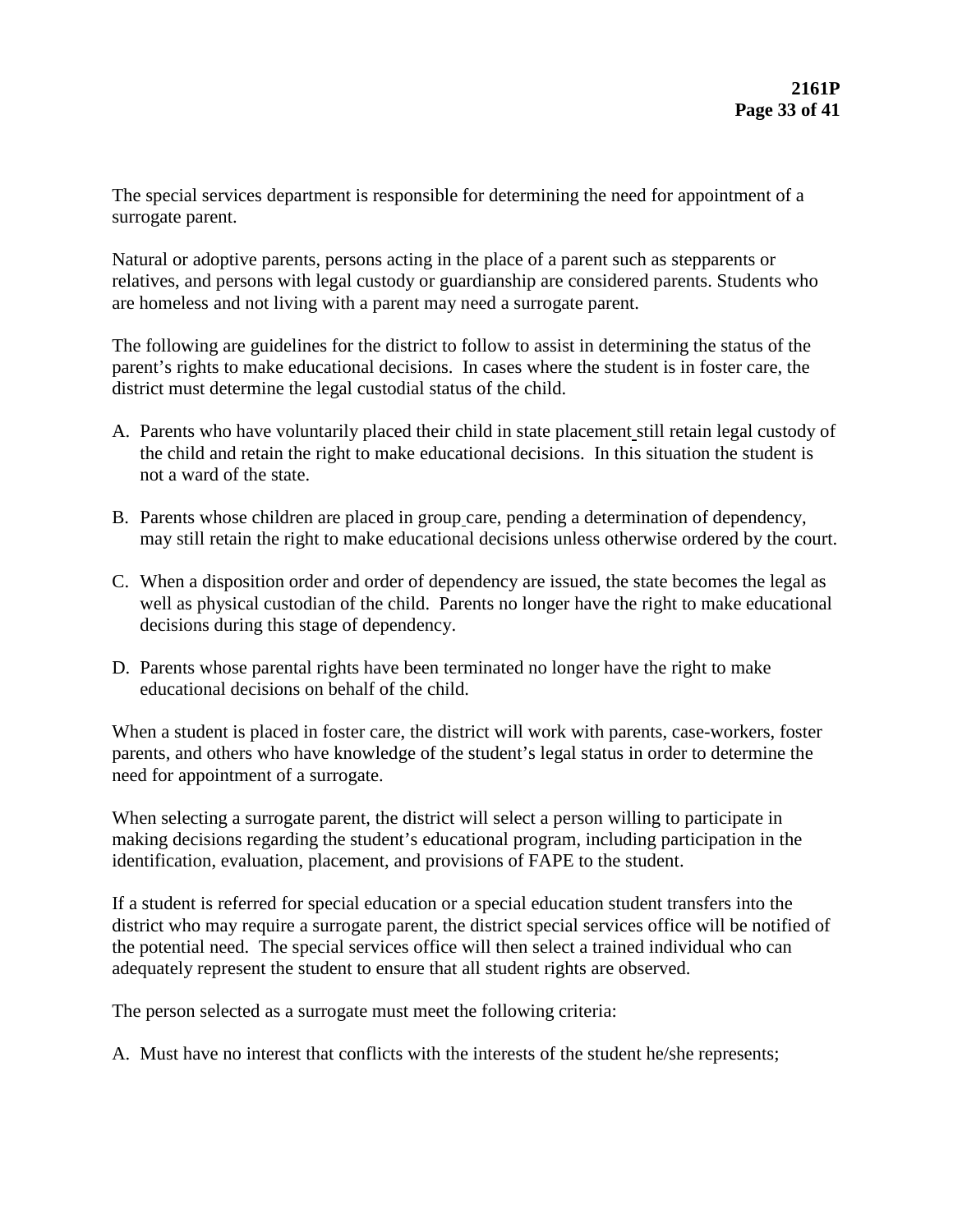- B. Must have knowledge and skills that assure adequate representation of the student; and
- C. May not be an employee of a school district and/or other public agency involved in the education or care of the student. Public agencies include OSPI and DSHS to district employees, and group care providers.

The district may appoint as surrogate parents non-public agency employees involved in the care of the student and other persons who meet the standards described above.

The district will at a minimum, review with the surrogate parent procedural safeguards, parent involvement in the special education process, parent education publications, and special education regulations. The district will also cooperate with other districts, the ESD, or OSPI in training surrogate parents and in establishing a list of persons willing and able to serve as surrogate parents.

# XXIII. Mediation

The purpose of mediation is to offer both the parent and the school district an alternative to a formal due process hearing. Mediation is voluntary and requires the consent and agreement of both parties. Mediation cannot be used to deny or delay access by a parent to a due process hearing. Mediation is used to resolve disagreements concerning the identification, evaluation, and delivery of educational services or provision of a FAPE to a special education student. Mediation may be terminated by either party at any time during the process.

The primary participants are the parents, school district representatives, and mediator. The process is voluntary, confidential, and informal. It is a collaborative process conducted in a nonadversarial manner. Mediation services will be provided by the office of the superintendent of public instruction (OSPI) at no cost to either party.

A request from the school district for mediation services will be made in writing to the OSPIcontracted agent by the district director of special services. If a parent requests mediation, the district director of special services must be notified, and the director will respond to the parent and file appropriate requests with the OSPI-contracted agent. Staff members are reminded that discussions that occur during the mediation process shall be confidential.

One person designated by the district to attend the mediation must have the authority to bind the district in any agreement reached through mediation.

# XXIV. Due Process Hearing

Both parents and districts may file due process hearings involving the identification, evaluation, placement or provision of FAPE to a student. IDEA requires that specific information be provided as part of a due process hearing request. The requirements are provided in the notice of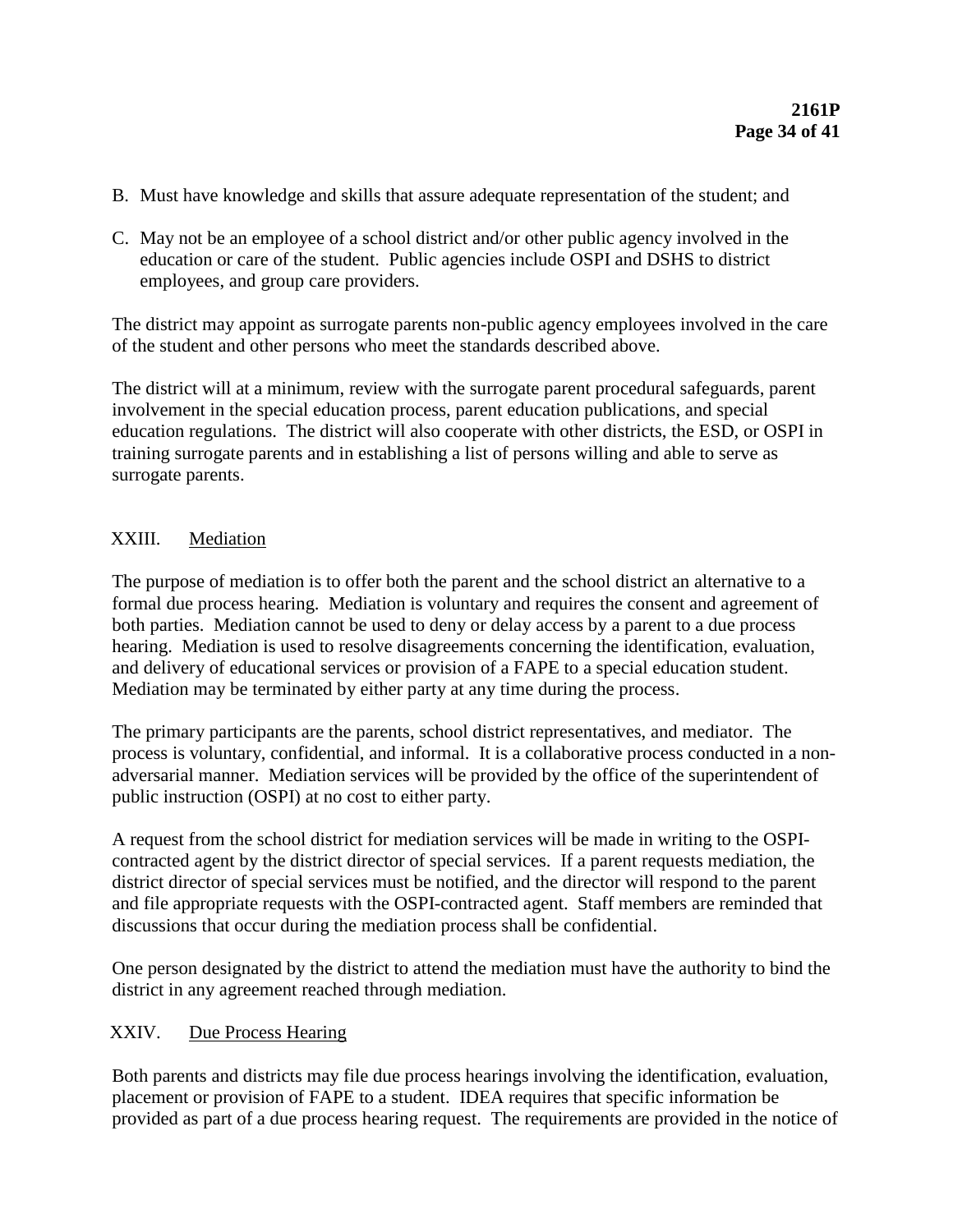procedural safeguards. If parents request information on how to file a due process hearing, the district will provide the parent with a due process hearing request that contains the required information. Due process hearing request forms are available from the Special Programs Director and on the OSPI Special Education and Administration Resource Web site. Parent requests for hearings should immediately be forwarded to the special services department. If the parent has not filed the request for hearing with OSPI legal services, the district will forward the request to OSPI Administrative Resources Section. The district may not delay or deny a parent's due process hearing request. Parents are entitled to a copy of the notice of procedural safeguards if this is the first due process hearing in the school year. The district Special Programs Director is responsible for providing the parents a copy of the procedural safeguards in this situation and documenting that the safeguards were provided to the parent.

When a parent files a request for a due process hearing, the student remains in the placement he/she was in at the time of the request unless the parents and district agree to a different placement. See the discipline section below for placements when a disciplinary action is challenged.

When parents file a request for a due process hearing, the Special Programs Director will immediately schedule a resolution meeting. The meeting must occur within 15 days after a parent files a due process request with the district and provides a copy of the request to OSPI, or, within seven days if the hearing request involves an expedited hearing regarding discipline. The Special Programs Director will determine the appropriate district staff that will attend the resolution meeting. The district will ensure that one of the district representatives attending the resolution meeting has authority to bind the district in any resolution agreement. The district will not bring district counsel to a resolution meeting unless the parent is bringing an attorney to the meeting.

Any resolution agreement reached will be documented in writing and is binding on the parties. The document will inform the parent of their right to void the agreement within three business days of signing the agreement.

# XXV. Discipline

Students eligible for special education may be disciplined consistent with the disciplinary rules that apply to all students. The district shall determine on a case by case basis whether discipline that is permitted under WAC 392-400 should occur. Special education students must not be improperly excluded from school for disciplinary reasons that are related to their disability or related to the district's failure to implement a student's IEP. The district shall take steps to ensure that each employee, contractor, and other agent of the district responsible for education or care of a special education student is knowledgeable of special education disciplinary rules.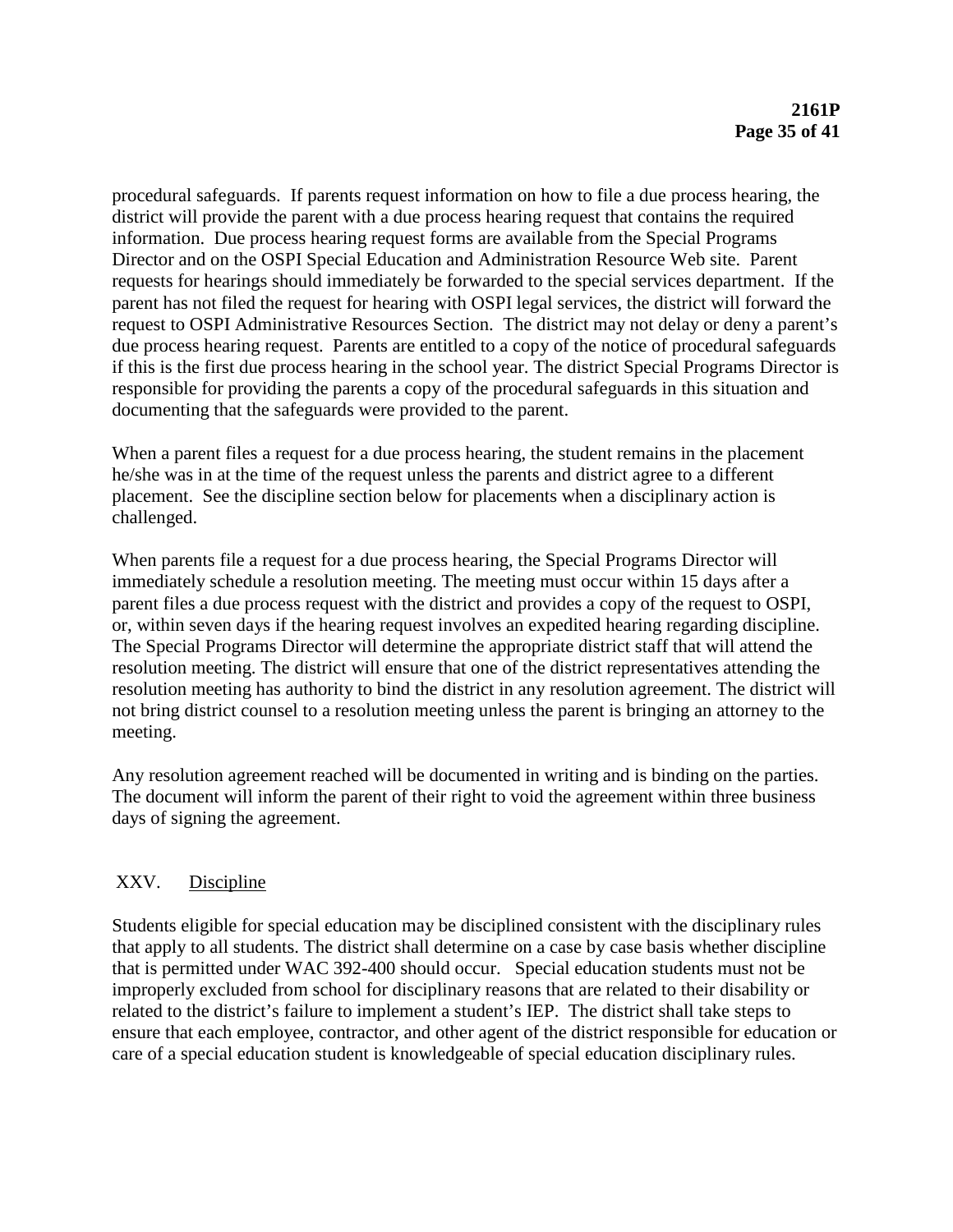## 1. Removal Up to Ten Days

Authorized school personnel may order the removal of a special education student from his/her current placement. The district need not provide services to a student who is removed from the current placement for ten school days, or less in any school year, if services are not provided to students without disabilities.

Once a student has been removed from placement for a total of ten school days in the same school year, and if the district determines that the removal is not a change of placement, the district must, during subsequent days of removal, provide appropriate services to the extent necessary to enable the student to participate in the general curriculum, although in another setting, and to progress toward meeting the goals set out in the student's IEP. The School Psychologist , in consultation with the student's teachers, shall make the determination of such necessary services.

### 2. Change in Placement:

A change of placement occurs when an eligible student is:

- A. Removed from his/her current placement for more than ten consecutive school days in a school year; or
- B. When a special education student is subjected to a series of removals accumulating to more than ten school days in a school year and which constitute a pattern of removal because of factors such as the length of each removal, the total amount of time a student is removed, and the proximity of the removals to one another.

Whether a pattern of removal constitutes a change of placement is determined on a case by case basis by the special education team, building principal and Special Services Director, and is subject to review through due process and judicial proceedings.

### 3. Manifestation Determination:

Within ten school days after the date on which the district makes a decision to change the student's placement, the district will schedule a "manifestation determination" meeting to determine the relationship between the student's disability and the behavior subject to the disciplinary action.

The review of the relationship between a student's disability and the behavior subject to the disciplinary action will occur at a meeting that includes the parent and relevant members of the IEP team.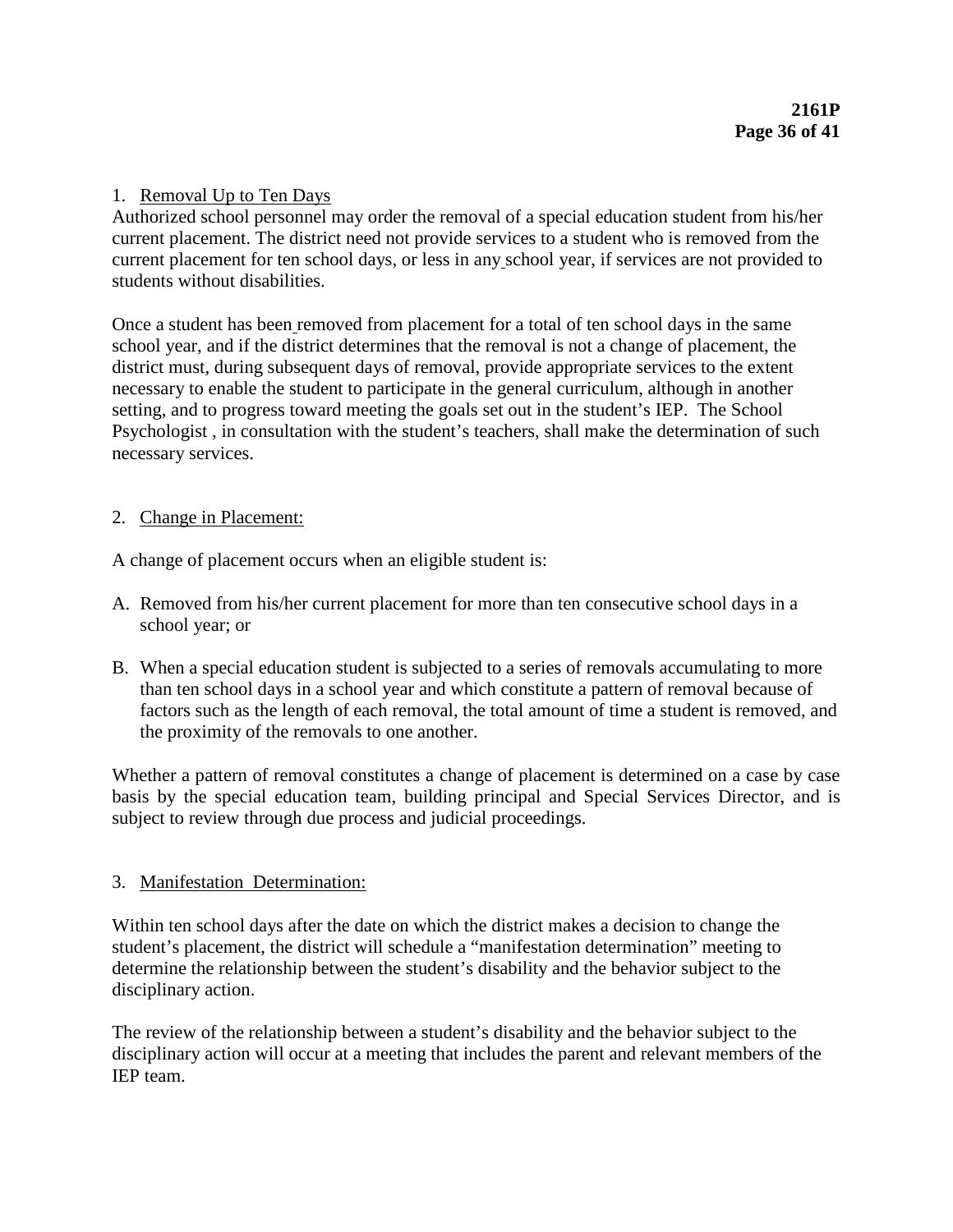The team shall review all relevant information in the student's file, including the IEP, teacher observations and information provided by the parent to determine:

- A. If the conduct was caused by or had a direct and substantial relationship to the child's disability; or
- B. If the conduct in question was the direct result of the district's failure to implement the student's IEP.

If the team determines any of the above standards were not met, the behavior must be considered a manifestation of the student's disability. The district will take immediate action to remedy the deficiencies and will:

- 1. Conduct a functional behavioral assessment (unless already completed) and implement a behavioral intervention plan if one is not already in place.
- 2. Review the existing behavioral intervention plan and modify it to address the behavior; and
- 3. Return the child to the placement from which he or she was removed from unless the parents and the district agree a change is necessary as part of the behavioral intervention plan, or unless the infraction involves drugs, weapons or serious bodily injury.
- A. If, however, the results of the manifestation determination review indicate that the behavior was not a manifestation of the student's disability, the special education student may be disciplined in the same manner as a student without disabilities, subject to the requirement that a FAPE shall continue to be made available to special education students consistent with Chapter 392-172A WAC.

### 4. Special Circumstances

School personnel may order a change in placement to an appropriate interim alternative educational setting for the same amount of time that a student without disabilities would be subject to discipline but for not more than 45 days if a special education student commits the following offenses:

- A. Possesses a "dangerous weapon" or carries such a weapon to school or to a school function; or
- B. Knowingly possesses or uses "illegal drugs" while at school or a school function; or
- C. Sells or solicits the sale of a "controlled substance" while at school or a school function.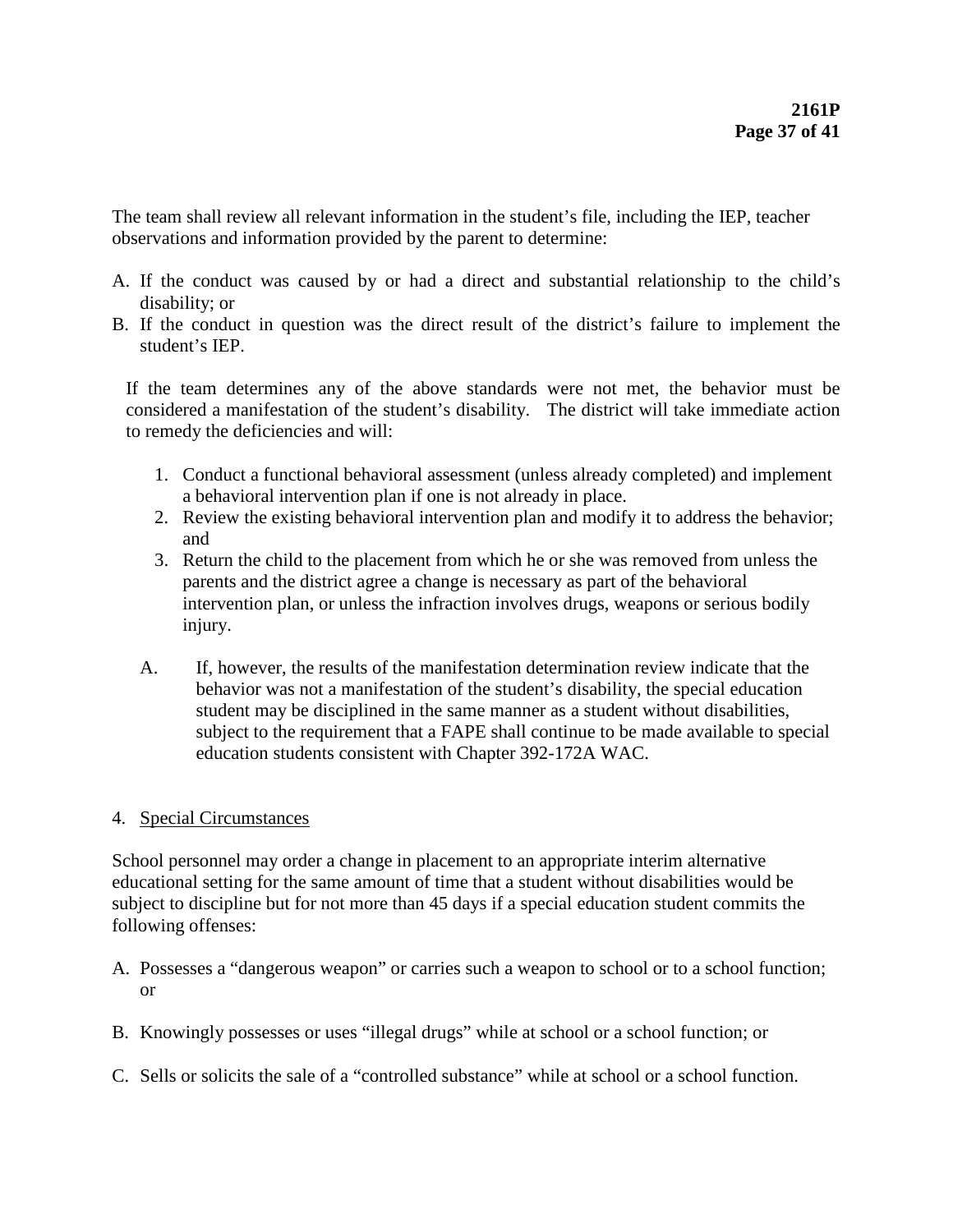D. Inflicts serious bodily injury upon another person while at school or a school function. Serious bodily injury means a substantial risk of death, extreme physical pain, protracted and obvious disfigurement or protracted loss or impairment of the function of a bodily member, organ or mental faculty.

Any interim alternative educational setting in which the student is placed is determined by the student's IEP team and will meet the following criteria:

- A. Be selected so as to enable the student to continue to progress in the general curriculum and to continue to receive services and modifications, including those specified in the student's IEP, which will enable the student to meet the goals in the IEP; and
- B. Include services and modifications designed to address the behavior to prevent the behavior from recurring.

The district may ask a an administrative law judge, or seek injunctive relief through a court having jurisdiction of the parties to order a change in placement to an appropriate interim alternative educational setting for not more than 45 school days or seek injunctive relief through a court having jurisdiction of the parties in the following instances:

A. When the district believes that maintaining the student's current placement is substantially likely to result in injury to the student or others. If the student's IEP team believes that the student may not be maintained in his or her current placement, the IEP team should work with the district's Special Services Director or designee.

Unless the parents and the district agree otherwise, if a parent requests a hearing to challenge either the manifestation determination or the interim alternative educational setting, the student must remain in the interim alternative educational setting pending the decision of the hearing officer or until the expiration of the 45-day period, whichever occurs first.

If the district proposes to change a student's placement after expiration of a 45-day interim alternative educational setting (IAES) and the parents request a hearing to challenge the proposed change in placement, the student's "stay put" placement is his/her placement prior to the IAES unless the district requests an expedited due process hearing in accordance with WAC 392-172A and proves that it is dangerous for the student to return to said placement.

### 5. Basis of Knowledge:

A student who has not been determined eligible for special education services may assert the protections under WAC 392-172A if the district had knowledge that the student was an eligible special education student before the behavior that precipitated disciplinary action occurred.

The district is deemed to have knowledge in the following instances: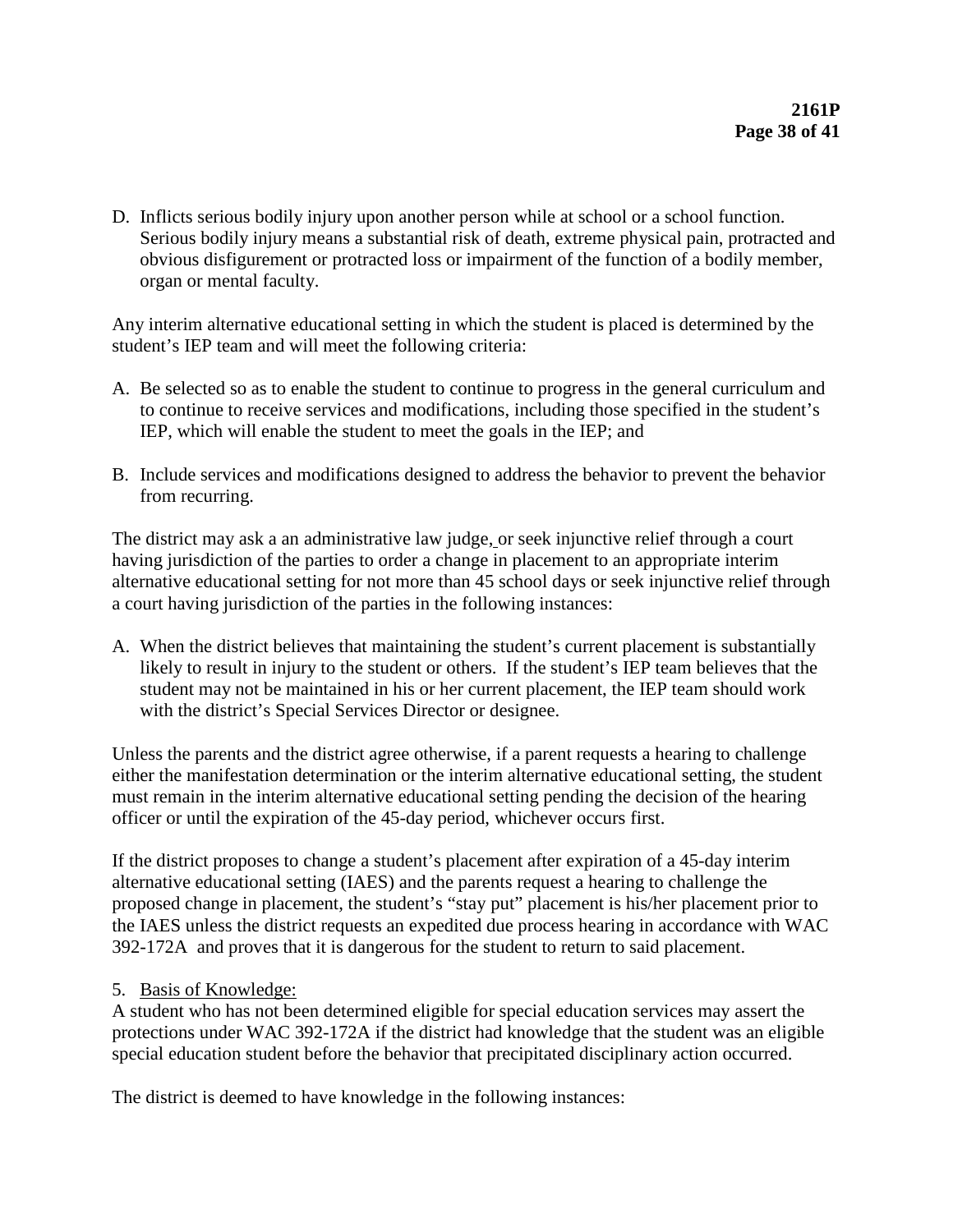- A. When the parent expressed concern in writing (or orally if the parent does not know how to write or has a disability that prevents a written statement) to district supervisory or administrative personnel or a teacher that the student is in need of special education and related services;
- B. When the parent requested the student be evaluated for special education services; or
- C. When the teacher or other school personnel have expressed concern about a pattern of behavior the student to the director of the special services department or to other supervisory staff.

If instituting disciplinary action that would exceed ten days and the principal believes one or more of these events applies to the student, he/she will notify the special services department to determine the appropriate disciplinary procedures.

The district is not deemed to have knowledge if, as a result of receiving the information described above, the district took the following actions:

- A. Conducted a special education evaluation of the student and determined that the student was not eligible for services; or
- B. The parent of the student has not allowed an evaluation of the child or has refused services.

If the district is not deemed to have knowledge that a student is a special education student, he/she may be disciplined as a student without disabilities who engages in comparable behaviors. The district shall conduct an evaluation, which is requested during the time period such a student is subjected to disciplinary measures, in an expedited manner. Until the evaluation is complete, such a student shall remain in the educational placement determined by the district, which can include suspension or expulsion without educational services.

Notwithstanding the foregoing, the district may report a crime committed by a special education student to appropriate authorities. In the event of such a report, the district shall ensure that copies of the student's special education and disciplinary records are transmitted for consideration by the appropriate authorities to whom the crime is reported; to the extent transmission of the records is permitted by the Family Educational Rights and Privacy Act (FERPA).

### XXVI. Staff Qualifications

All employees of the district funded in whole or in part with state or federal excess special education funds will meet the standards established by the state board of education and defined in WAC 392-172A-02090.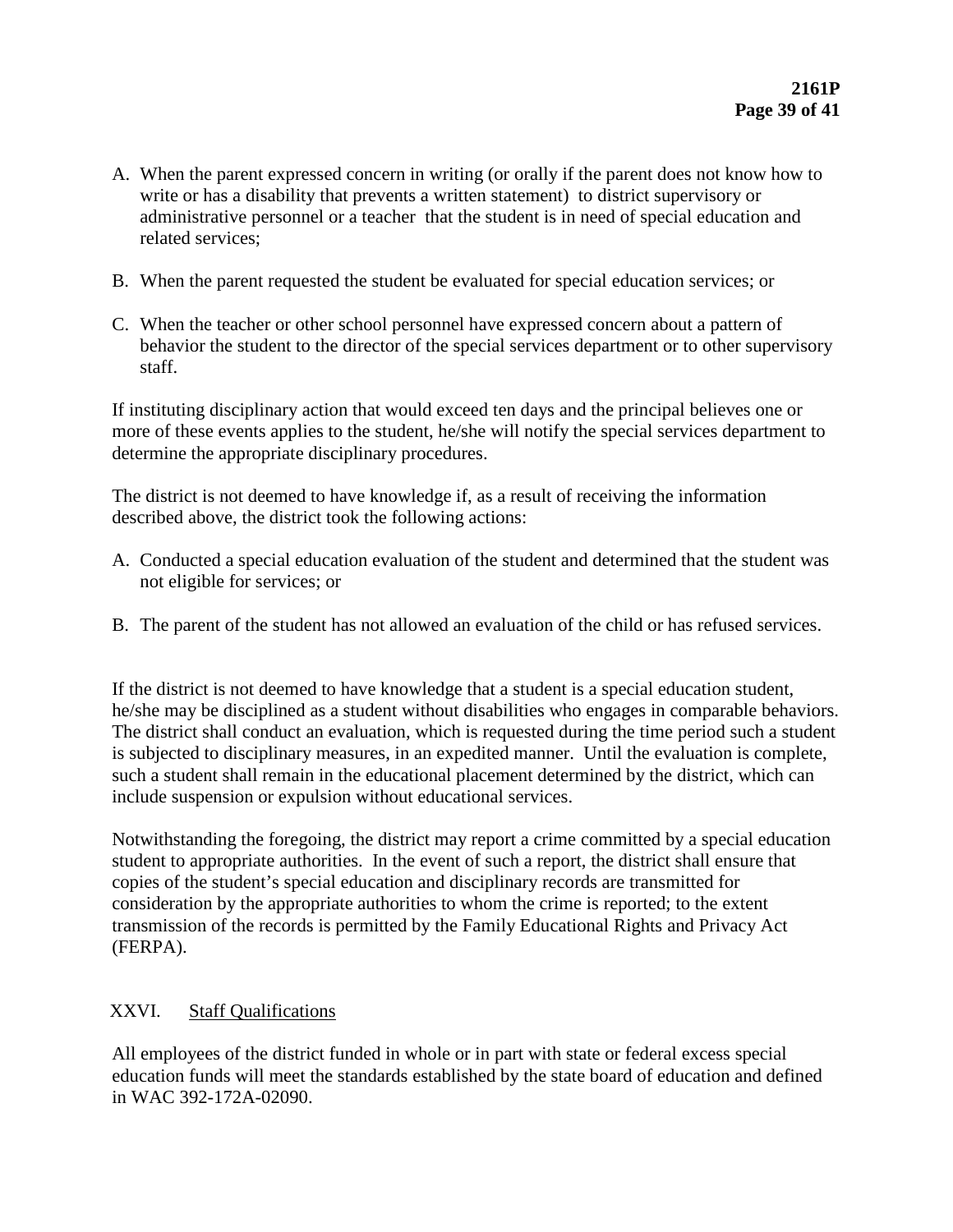All employees will hold such credentials, certificates, or permits as are now or hereafter required by the state board of education for the particular position of employment and shall meet any supplemental standards established by the district.

All special education teachers providing, designing, supervising, evaluating, or monitoring the provision of special education shall possess substantial professional training. This shall be shown by the issuance of an appropriate special education endorsement on an individual teaching certificate issued by the superintendent of public instruction.

In the event a special education teacher does not have a certificate endorsed in special education, a district may apply for a pre-endorsement waiver through the special education section of the OSPI. To qualify for the special education pre-endorsement waiver, the teacher must meet SBE criteria.

If the district must temporarily assign a classroom teacher without a special education endorsement to a special education position, the district director of human resources will document in writing the following:

- A. The district is unable to recruit a teacher with the proper endorsement who is qualified for the position; and/or
- B. The need for a teacher with such an endorsement could not have been reasonably anticipated, and the recruitment of such a classroom teacher at the time of assignment was not reasonably practical; and/or
- C. The reassignment of another teacher within the district would be unreasonably disruptive to the current assignments of other classroom teachers or would have an adverse effect on the educational program of the students assigned to the other teacher.

If one or more of these criteria can be documented, the district determines that a teacher has the competencies to be an effective special education teacher, and the teacher has completed six semester hours or nine quarter hours of course work applicable to the special education endorsement, the district can assign the teacher to special education in compliance with the process for making out-of-endorsement assignments and reporting them to the state.

Classified staff will present evidence of skills and knowledge necessary to meet the needs of students with disabilities. The district will provide training to classified staff to meet the staterecommended core competencies.

# XXVII. Professional Development

In order to provide a staff development program to improve the quality of instructional programs, the following procedures process will be employed: